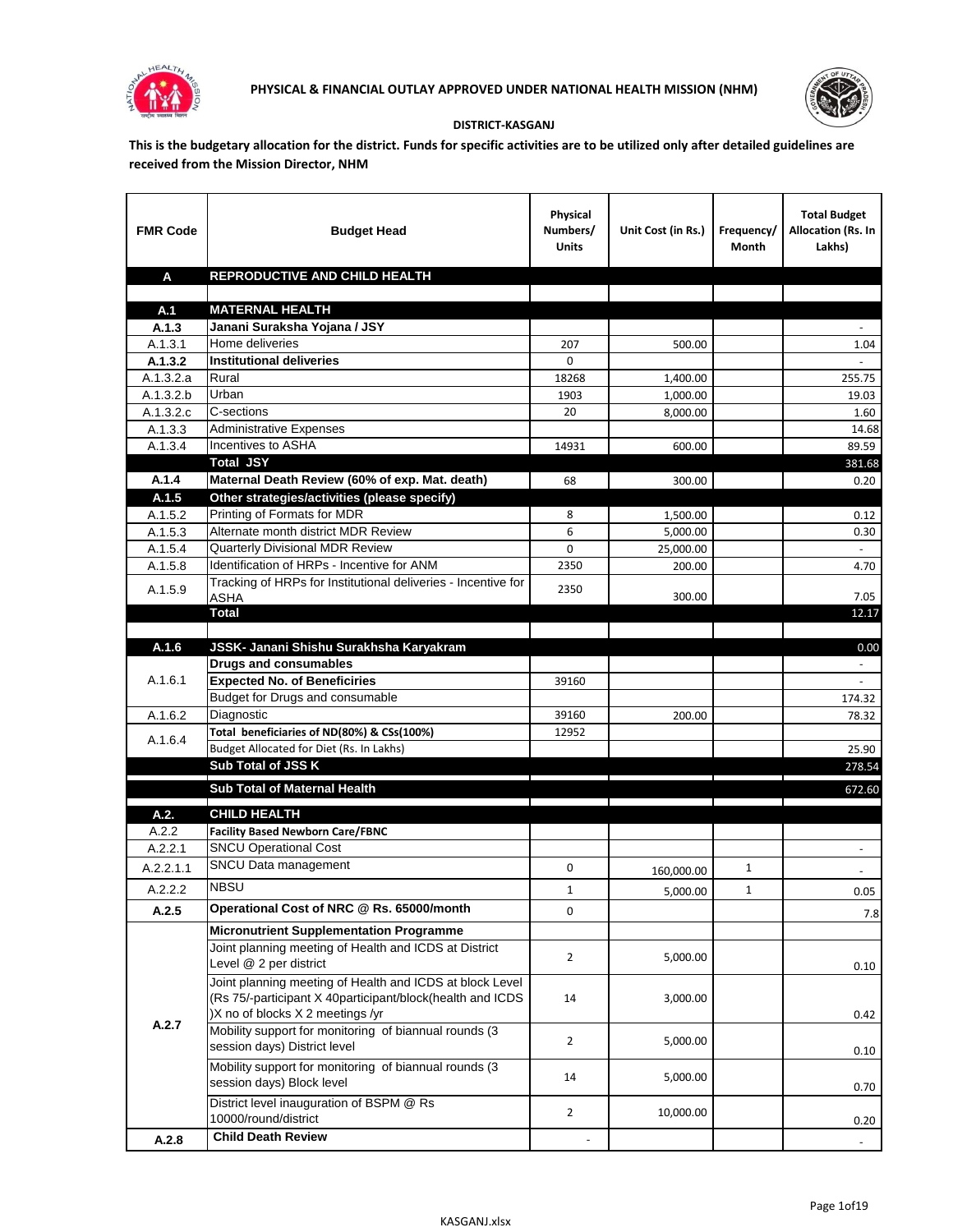| <b>FMR Code</b>    | <b>Budget Head</b>                                                                                                                             | Physical<br>Numbers/<br><b>Units</b> | Unit Cost (in Rs.) | Frequency/<br><b>Month</b>   | <b>Total Budget</b><br>Allocation (Rs. In<br>Lakhs) |
|--------------------|------------------------------------------------------------------------------------------------------------------------------------------------|--------------------------------------|--------------------|------------------------------|-----------------------------------------------------|
|                    | <b>Sub-total Child Health</b>                                                                                                                  |                                      |                    |                              | 9.37                                                |
|                    |                                                                                                                                                |                                      |                    |                              |                                                     |
| A.3                | <b>FAMILY PLANNING</b>                                                                                                                         |                                      |                    |                              |                                                     |
| A.3.1              | <b>Terminal/Limiting Methods</b>                                                                                                               |                                      |                    |                              |                                                     |
| A.3.1.1<br>A.3.1.2 | Female sterilization camps @ Rs. 3500/camp<br>NSV camps @ Rs. 3500/camp                                                                        | 54<br>$\overline{2}$                 | 3,500.00           |                              | 1.89<br>0.07                                        |
|                    | Budget for Female Interval Sterilization Compensation                                                                                          |                                      | 3,500.00           |                              |                                                     |
| A.3.1.3            | @ Rs.2000/-Per Case in Public Sector-(In Rs.)                                                                                                  | 432                                  | 2,000.00           |                              | 8.64                                                |
|                    | <b>Budget for Post Partum Female Sterilization</b><br>Compensation @ Rs.3000/-Per Case in Public Sector-(In<br>$Rs.$ )                         | 40                                   | 3,000.00           |                              | 1.20                                                |
| A.3.1.4            | Budget for Male Sterilization Compensation @ Rs.2700/-<br>Per Case in Public Sector -(In Rs.)                                                  | 30                                   | 2,700.00           |                              | 0.81                                                |
| A.3.2              | <b>Spacing Methods</b>                                                                                                                         |                                      |                    |                              |                                                     |
| A.3.2.2            | Total Budget Allocated for Compensation for IUCD<br>insertion at health facilities (including fixed day services at<br>SHC and PHC) @ Rs 20/-  | 18300                                | 20.00              |                              | 3.66                                                |
| A.3.2.3            | PPIUCD services (Incentive to provider @Rs 150 per<br>PPIUCD insertion)                                                                        | 6188                                 | 150.00             |                              | 9.28                                                |
|                    | Orientation/Review of ASHA/ANM/AWW for scheme<br>for HDC, ESB, PTK                                                                             |                                      |                    |                              |                                                     |
| A.3.2.5            | <b>District level</b>                                                                                                                          | $\mathbf{1}$                         | 10,000.00          | $\mathbf{1}$                 | 0.10                                                |
|                    | <b>Block level Quarterly</b>                                                                                                                   | 7                                    | 10,000.00          | 4                            | 2.80                                                |
| A.3.2.6            | Dissemination of FP manuals and guidelines                                                                                                     | $\mathbf{1}$                         | 20,000.00          | $\mathbf{1}$                 | 0.20                                                |
| A.3.3              | Budget for POL for Mobility to Surgeons team for FDS<br>Camps @ Rs.1000/ camp                                                                  | 54                                   | 1,000.00           |                              | 0.54                                                |
| A.3.5.1            | Orientaion workshop, QAC meeting at distirct level-<br>Quarterly                                                                               | $\mathbf{1}$                         | 2,000.00           | 4                            | 0.08                                                |
| A.3.5.2            | FP Review Meeting at Divisional level-Quarterly                                                                                                | 0                                    | 20,000.00          | 4                            |                                                     |
| A.3.5.3            | Performance reward                                                                                                                             | $\mathbf{1}$                         | 50,000.00          |                              | 0.50                                                |
| A.3.5.4            | World Population Day' celebration (such as mobility,<br>IEC activities etc.):                                                                  |                                      |                    |                              |                                                     |
|                    | District level                                                                                                                                 | $\mathbf{1}$                         | 100,000.00         |                              | 1.00                                                |
|                    | <b>Block Level</b>                                                                                                                             | $\overline{7}$                       | 10.000.00          |                              | 0.70                                                |
| A.3.5.5            | Other strategies/activities (such as strengthening<br>fixed day services for IUCD & Sterilisation, etc.)                                       |                                      |                    |                              |                                                     |
|                    | Printing of FP Manuals, Guidelines, etc.                                                                                                       | 0                                    |                    |                              |                                                     |
|                    | Sterilization Register @ Rs.150/Register                                                                                                       | 8                                    | 150.00             | $\qquad \qquad \blacksquare$ | 0.01                                                |
|                    | IUCD Register @ Rs.150/- Register                                                                                                              | 170                                  | 150.00             |                              | 0.26                                                |
|                    | PPIUCD Registers @ Rs.150/-Register                                                                                                            | 8                                    | 150.00             |                              | 0.01                                                |
| A.3.5.5.1          | Injectable Registers @ Rs.150/Register                                                                                                         | 8                                    | 150.00             |                              | 0.01                                                |
|                    | Counseling Register @ Rs.150/-Register (3 per<br>Counselor)                                                                                    | 3                                    | 150.00             |                              | 0.00                                                |
|                    | Consent Form , Medical Record CheckIklist, Posoot<br>Operatiive Instructionn Card, Ssterilization Certificate for<br>Sterilization@ Rs 5/-Unit | 2596                                 | 5.00               |                              | 0.13                                                |
|                    | Enhance Contribution of PRIs and Family members of<br>eligible couples in 75 districts with high unmet need<br>and TFR                         |                                      |                    |                              |                                                     |
| A.3.5.5.2          | District Level NSV Satisfied Client Meet @Rs.20000/-<br>District                                                                               | 0                                    | 20,000.00          |                              |                                                     |
|                    | Block Level Panch Sarpanch Sammellan @Rs.10000/-<br><b>Block</b>                                                                               | 0                                    | 10,000.00          |                              |                                                     |
| A.3.5.5.3          | RMNCHA Counsellling Corners @ Rs.35,000/-                                                                                                      | 0                                    | 35,000.00          |                              |                                                     |
|                    | <b>World NSV Week</b>                                                                                                                          |                                      |                    |                              |                                                     |
| A.3.5.5.6          | <b>District level</b>                                                                                                                          | $\mathbf{1}$                         | 25,000.00          |                              | 0.25                                                |
|                    | <b>Block level</b>                                                                                                                             | $\overline{7}$                       | 10,000.00          |                              | 0.70                                                |
|                    | Govt. COT at Divisions level for FP Services                                                                                                   |                                      |                    |                              |                                                     |
|                    | Divisional Govt. COT @ Rs.50000/month for 12 month                                                                                             | 0                                    | 5,000.00           | 12                           | $\blacksquare$                                      |
|                    |                                                                                                                                                |                                      |                    |                              |                                                     |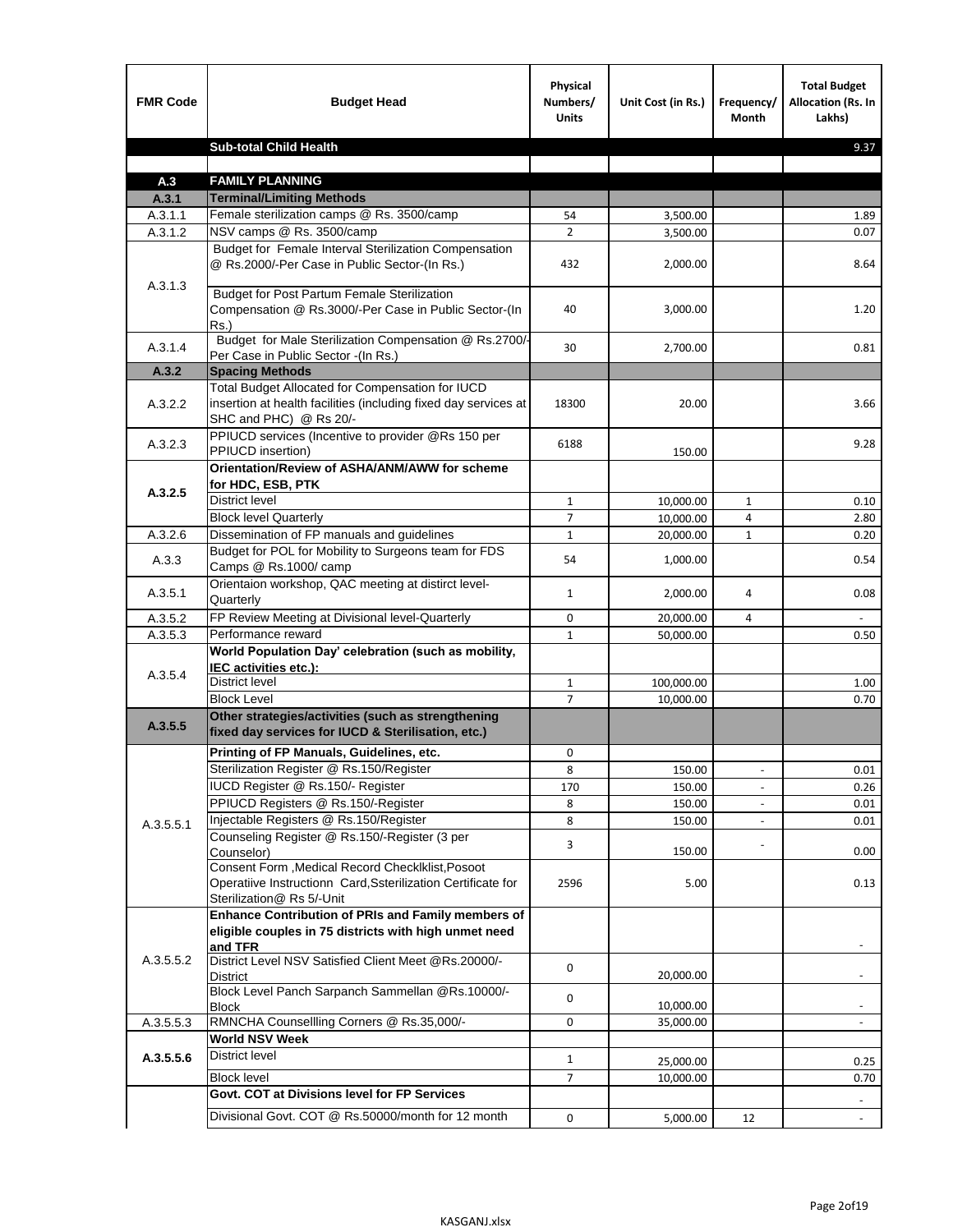| <b>FMR Code</b> | <b>Budget Head</b>                                                                                                                                                                          | Physical<br>Numbers/<br><b>Units</b> | Unit Cost (in Rs.) | Frequency/<br><b>Month</b> | <b>Total Budget</b><br>Allocation (Rs. In<br>Lakhs) |
|-----------------|---------------------------------------------------------------------------------------------------------------------------------------------------------------------------------------------|--------------------------------------|--------------------|----------------------------|-----------------------------------------------------|
| A.3.5.5.8       | Exra Incentive for Female Interval Sterilization in Public<br>Sector.-(20% of 80% ELA) @ Rs. 130 per case                                                                                   | 86                                   | 130.00             |                            | 0.11                                                |
|                 | Extra Incentive for Male Sterilization in Public Sector-<br>(40% ELA) @ Rs. 155 per case                                                                                                    | 12                                   | 155.00             |                            | 0.02                                                |
|                 | <b>Sub-total Family Planning</b>                                                                                                                                                            |                                      |                    |                            | 32.98                                               |
|                 | ADOLESCENT HEALTH / RKSK (Rashtriya Kishore                                                                                                                                                 |                                      |                    |                            |                                                     |
| A.4             | Swasthya Karyakram)                                                                                                                                                                         |                                      |                    |                            |                                                     |
| A.4.1           | <b>Facility based services</b>                                                                                                                                                              |                                      |                    |                            |                                                     |
| A.4.1.1         | Orientation meetings-HPD Districts                                                                                                                                                          | $\mathbf{1}$                         | 9000               | $\mathbf{1}$               | 0.09                                                |
|                 | Review meetings at District level-Quarterly                                                                                                                                                 | $\mathbf{1}$                         | 5000               | 4                          | 0.20                                                |
| A.4.1.2         | Establishment of new clinics at DH/Medical college level                                                                                                                                    | 0                                    | 50,000.00          |                            | $\overline{\phantom{a}}$                            |
|                 | Operating expenses for existing clinics                                                                                                                                                     | 0                                    |                    |                            |                                                     |
|                 | DH & MC level Existing AFHS clinics                                                                                                                                                         | $\mathbf{1}$                         | 600.00             | 12                         | 0.07                                                |
| A.4.1.4         | DH & MC level AFHS clinics (New)                                                                                                                                                            | 0                                    | 600.00             | 6                          |                                                     |
|                 | CHC level Existing AFHS clinics                                                                                                                                                             | $\overline{7}$                       | 400.00             | 12                         | 0.34                                                |
|                 | PHC level existing AFHS clinics                                                                                                                                                             | 14                                   | 200.00             | 12                         | 0.34                                                |
| A.4.1.5         | Mobility support for AH counsellors at MC/DH level AH<br>Clinic at @ Rs 1000 per month for 06 month                                                                                         | 0                                    | 1,000.00           | 6                          |                                                     |
|                 | Mobility support for Exsiting AH counsellors at CHC level<br>AH Clinic at @ Rs 1000 per month for 06 month                                                                                  | 0                                    | 1,000.00           | 6                          | $\overline{\phantom{a}}$                            |
| A.4.5.7         | <b>WIFS Register</b>                                                                                                                                                                        | 5518                                 | 100.00             |                            | 5.52                                                |
| A.4.5.8         | <b>NIPI Register</b>                                                                                                                                                                        | 4785                                 | 100.00             |                            | 4.79                                                |
| A.4.5.9         | <b>WIFS Reporting Formats</b>                                                                                                                                                               | 103824                               | 0.50               |                            | 0.52                                                |
|                 | <b>Sub-total Adolescent Health</b>                                                                                                                                                          |                                      |                    |                            | 11.86                                               |
| A.5             | <b>RBSK</b>                                                                                                                                                                                 |                                      |                    |                            |                                                     |
| A.5.1           | <b>Operational Cost of RBSK (Mobility support, DEIC etc)</b>                                                                                                                                |                                      |                    |                            |                                                     |
| A.5.1.2         | Prepare detailed operational plan for RBSK across<br>districts (cost of plan/convergence/monitoring<br>meetings should be kept seperately)<br>One meeting @ Rs. 500 per block for microplan | 7                                    | 500.00             |                            | 0.04                                                |
|                 | One orientation meeting for RBSK software                                                                                                                                                   | 7                                    | 90.00              |                            | 0.01                                                |
| A.5.1.3         | Mobility support for Mobile health team                                                                                                                                                     | 14                                   | 30,000.00          | 12                         | 50.40                                               |
| A.5.1.4         | Operational cost of DEIC                                                                                                                                                                    |                                      |                    |                            | $\mathbf 0$                                         |
| A.5.1.5         | New born screening- Inborn error of metabolism (please<br>give details per unit cost of screening, number of children<br>to be screened and the delivery points Add details)                |                                      |                    |                            | 0                                                   |
| A.5.1.7         | Spectacle for children                                                                                                                                                                      | 664                                  | 275.00             |                            | 1.83                                                |
| A.5.1.10        | Monitoring Meeting at District level                                                                                                                                                        | $\mathbf{1}$                         | 5,000.00           | 3                          | 0.15                                                |
|                 |                                                                                                                                                                                             |                                      |                    |                            |                                                     |
|                 | <b>Sub-total RBSK</b>                                                                                                                                                                       |                                      |                    |                            | 52.42                                               |
| A.7             | <b>PNDT Activities</b>                                                                                                                                                                      |                                      |                    |                            |                                                     |
|                 | <b>Support to PNDT cell</b>                                                                                                                                                                 |                                      |                    |                            |                                                     |
|                 | Honorarium of Divisional Level Data Assistant @ Rs.<br>18743 per month for 12 months                                                                                                        | 0                                    | 18,743.00          | 12                         |                                                     |
| A.7.1           | Honorarium of District Level Data Assistant @<br>Rs.<br>11025 per month for 12 months                                                                                                       | $\mathbf{1}$                         | 11,025.00          | 12                         | 1.32                                                |
|                 | Contingency at Divisional level for PCPNDT Cell                                                                                                                                             | 0                                    | 10,000.00          | $\mathbf{1}$               | $\overline{\phantom{a}}$                            |
|                 | Contingency at District level for PCPNDT Cell                                                                                                                                               | $\mathbf{1}$                         | 5,000.00           | $\mathbf{1}$               | 0.05                                                |
| A.7.2.2         | Visit of Divisional level Inspection Committee (Including<br>TA/DA)                                                                                                                         | 0                                    | 10,000.00          | $\mathbf{1}$               |                                                     |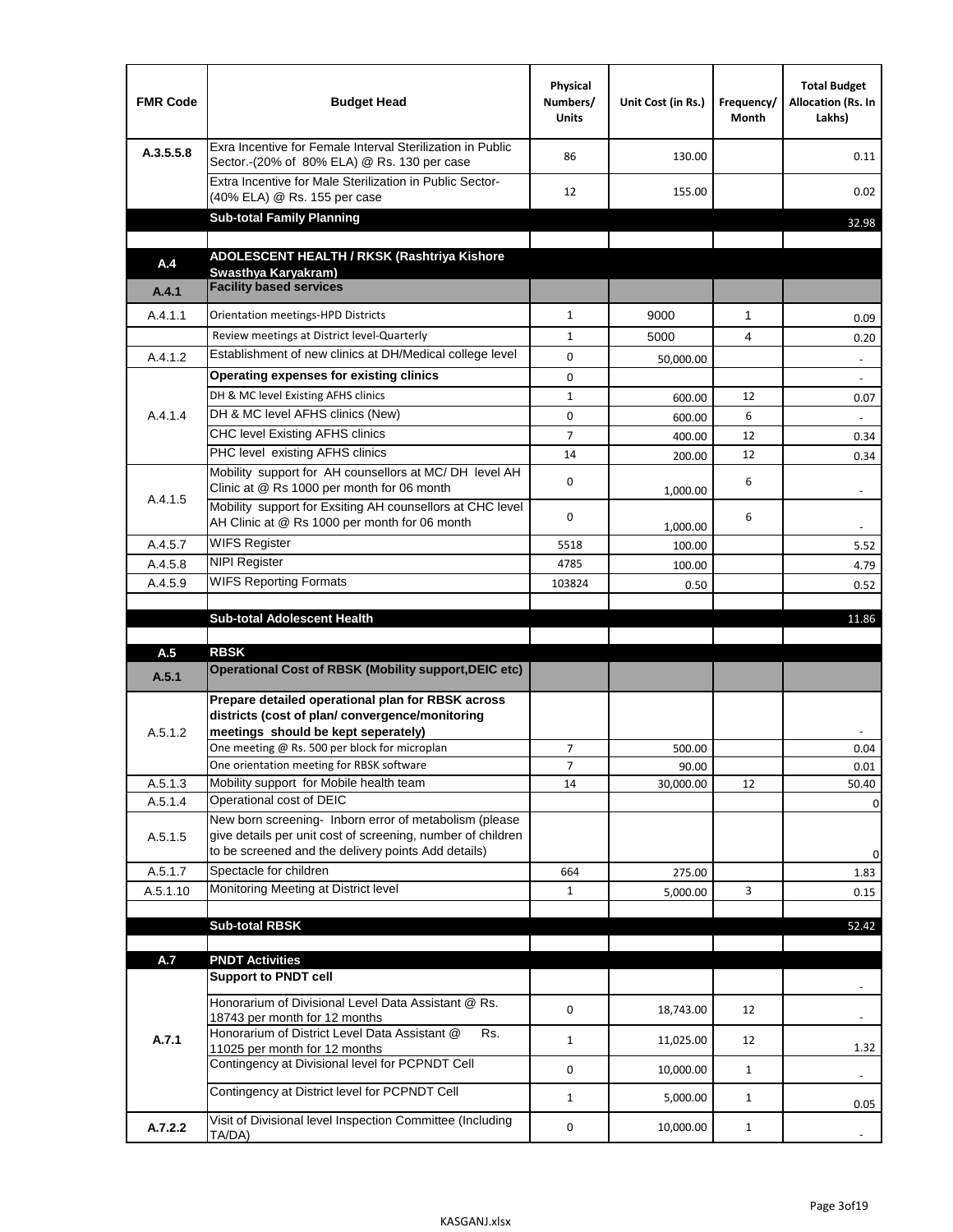| <b>FMR Code</b> | <b>Budget Head</b>                                                                                                                              | Physical<br>Numbers/<br><b>Units</b> | Unit Cost (in Rs.) | Frequency/<br>Month | <b>Total Budget</b><br>Allocation (Rs. In<br>Lakhs) |
|-----------------|-------------------------------------------------------------------------------------------------------------------------------------------------|--------------------------------------|--------------------|---------------------|-----------------------------------------------------|
| A.7.2.5         | Orientation of Member of District advisory Committee at<br>Divisional Level                                                                     | $\Omega$                             | 200,000.00         | $\mathbf{1}$        | $\overline{\phantom{a}}$                            |
| A.7.2.9         | Capacity building of DGCS, CJM, District officers, Nodal<br>Officers, Ultrasound Owners, ASHA and AWWs<br>workshop at Districts and Block level |                                      |                    |                     |                                                     |
|                 | <b>District level</b>                                                                                                                           | $\mathbf{1}$                         | 10,000.00          | $\mathbf{1}$        | 0.10                                                |
|                 | <b>Block level</b>                                                                                                                              | $\overline{7}$                       | 5,000.00           | $\mathbf{1}$        | 0.35                                                |
|                 | <b>Sub-total PNDT activities</b>                                                                                                                |                                      |                    |                     | 1.82                                                |
|                 |                                                                                                                                                 |                                      |                    |                     |                                                     |
| A.8             | <b>Human Resources</b>                                                                                                                          |                                      |                    |                     |                                                     |
| A.8.1           | <b>Contractual Staff &amp; Services</b>                                                                                                         |                                      |                    |                     |                                                     |
| A.8.1.1         | <b>ANMs, Supervisory Nurses, LHVs</b>                                                                                                           |                                      |                    |                     |                                                     |
| A.8.1.1.1       | <b>ANMs</b>                                                                                                                                     |                                      |                    |                     |                                                     |
| A.8.1.1.1.a     | Honorarium of ANMs (New)                                                                                                                        | $\overline{2}$                       | 11,550.00          | 6                   | 1.39                                                |
|                 | Honorarium of ANMs (Existing)                                                                                                                   | 0                                    | 11,550.00          | 12                  |                                                     |
| A.8.1.1.1.f     | Honorarium of ANMs (New)                                                                                                                        | 91                                   | 11,550.00          | 6                   | 63.06                                               |
|                 | Honorarium of ANMs (Existing)                                                                                                                   | $\overline{2}$                       | 11,550.00          | 12                  | 2.77                                                |
| A.8.1.1.2       | <b>Staff Nurses</b>                                                                                                                             |                                      |                    |                     |                                                     |
| A.8.1.1.2.a     | <b>DH</b>                                                                                                                                       |                                      |                    |                     | $\blacksquare$                                      |
| A.8.1.1.2.b     | Honorarium of SNs (New)                                                                                                                         | 22                                   | 19,060.00          | 6                   | 25.16                                               |
|                 | Honorarium of SNs (Existing)                                                                                                                    | 11                                   | 19,060.00          | 12                  | 25.16                                               |
|                 | <b>Staff Nurse-NRC</b>                                                                                                                          |                                      |                    |                     | $\omega$                                            |
|                 | Old, SNs @19060/Month for 12 months                                                                                                             | 0                                    | 19,060.00          | 12                  | $\blacksquare$                                      |
|                 | New, SNs @18150 per Month                                                                                                                       | 4                                    | 18,150.00          | 6                   | 4.36                                                |
|                 | <b>Staff Nurse-SNCU</b>                                                                                                                         |                                      |                    |                     |                                                     |
| A.8.1.1.2.f     | Exiting Staff Nurse Honorarium @ Rs.19060/- p.m. for 12<br>months                                                                               | 0                                    | 19,060.00          | 12                  |                                                     |
|                 | New Staff Nurse Honorarium @ Rs.18150/- p.m. for 6 months                                                                                       | 0                                    | 18,150.00          | 6                   |                                                     |
|                 | <b>Staff Nurse-NBSU</b>                                                                                                                         |                                      |                    |                     |                                                     |
|                 | Staff Nurse Honorarium @ Rs.18150/- p.m. (For 6 Months)                                                                                         | 3                                    | 18,150.00          | 12                  | 6.53                                                |
|                 | Human Resource Pediatric Intencive Care unit (PICU)                                                                                             |                                      |                    |                     |                                                     |
| A.8.1.1.2.g     | Staff Nurses Honorarium @ $\overline{Rs. 18,150}$ per months for 12<br>months                                                                   | 0                                    | 18,150.00          | 12                  |                                                     |
| A.8.1.2.1       | <b>Laboratory Technicians</b>                                                                                                                   |                                      |                    |                     |                                                     |
| A.8.1.2.1.a     | Honorarium of Laboratory Technician                                                                                                             |                                      |                    |                     | 1.73                                                |
| A.8.1.3         | <b>Specialists</b>                                                                                                                              |                                      |                    |                     |                                                     |
| A.8.1.3.1.b     | Honorarium of Contractual Gynaecologists/Surgeons                                                                                               | 0                                    | 80,000.00          | 12                  |                                                     |
| A.8.1.3.3       | Anesthetists                                                                                                                                    |                                      |                    |                     |                                                     |
| A.8.1.3.3.b     | Honorarium of Contractual Anesthetists                                                                                                          | 0                                    | 80,000.00          | 12                  |                                                     |
| A.8.1.3.5       | Specialists for CH (Pediatrician etc) in SNCU, NBSU, NRC                                                                                        |                                      |                    |                     |                                                     |
|                 | Existing @ 78650/month for 12 Months                                                                                                            | 0                                    | 78,650.00          | 12                  | $\blacksquare$                                      |
| A.8.1.3.5.d     | New Peadiatrician Honorarium @ Rs.71500/- p.m. for 6<br>months                                                                                  | 0                                    | 71,500.00          | 6                   |                                                     |
| A.8.1.3.7       | Dental surgeons and dentists                                                                                                                    |                                      |                    |                     |                                                     |
| A.8.1.3.7.a     | Honorarium of Dental Surgen                                                                                                                     |                                      |                    |                     | 5.03                                                |
| A.8.1.5         | <b>Medical Officers</b>                                                                                                                         |                                      |                    |                     |                                                     |
| A.8.1.5.2       | Honorarium of Medical Officers (New)                                                                                                            | 3                                    | 41,580.00          | $\overline{2}$      | 2.49                                                |
|                 | Honorarium of Medical Officers (Existing)                                                                                                       | $\mathbf{1}$                         | 41,580.00          | 12                  | 4.99                                                |
|                 | MOs for SNCU/ NBSU/NRC etc                                                                                                                      |                                      |                    |                     |                                                     |
| A.8.1.5.6       | Old, MO @41580 per Month                                                                                                                        | 0                                    | 41,580.00          | 12                  | $\blacksquare$                                      |
|                 | New, Mo@39600 Per Month                                                                                                                         | $\mathbf{1}$                         | 39,600.00          | 6                   | 2.38                                                |
|                 | Human Resource Pediatric Intencive Care unit (PICU)                                                                                             |                                      |                    |                     |                                                     |
|                 | Existing, MO Honorarium @ Rs/41580/ Month for 12 Months                                                                                         | $\mathbf 0$                          | 41,580.00          | 12                  |                                                     |
| A.8.1.5.7       | New, MO Honorarium @ Rs. 39600 / Month for 6 Months                                                                                             | 0                                    | 39,600.00          | 6                   |                                                     |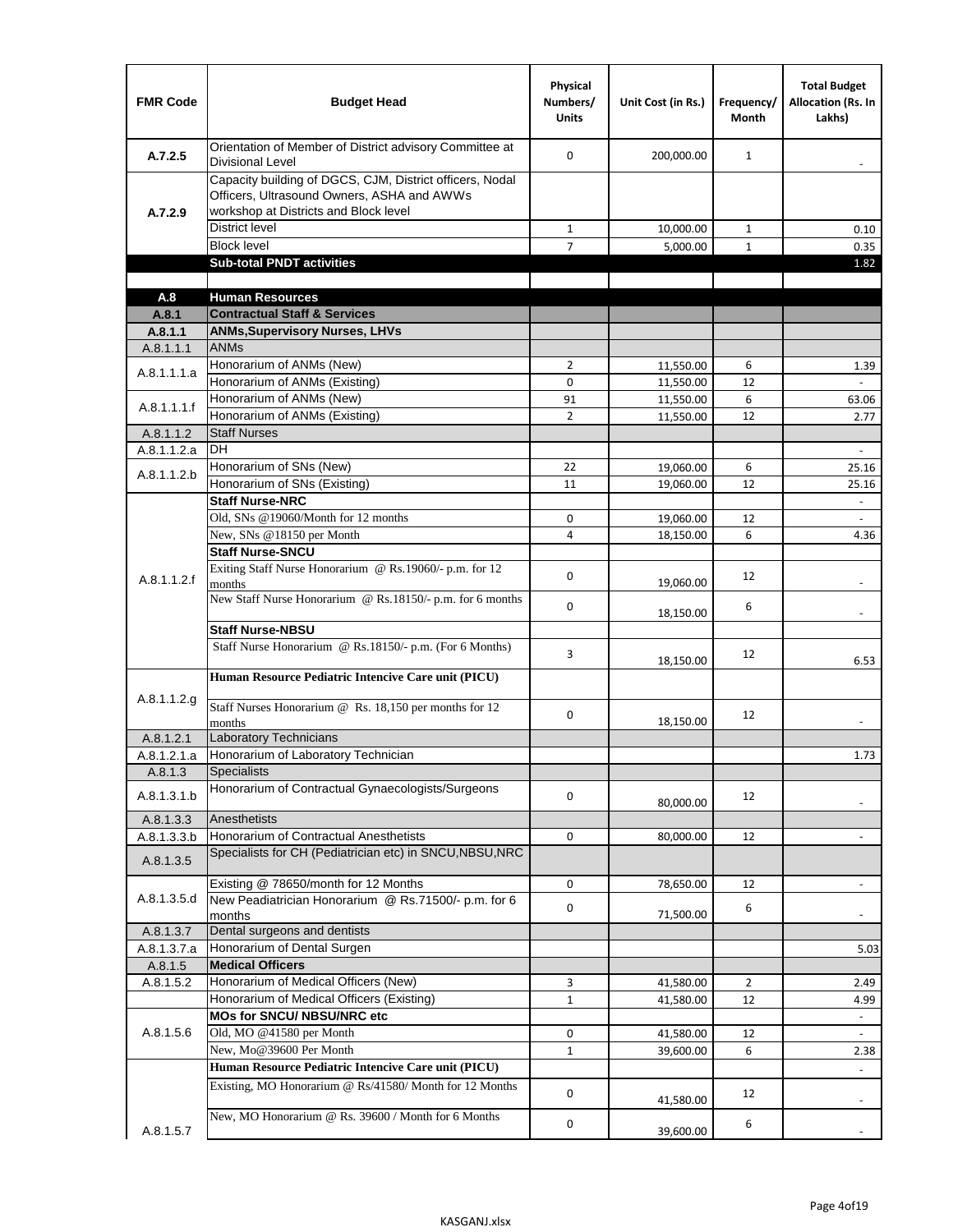| <b>FMR Code</b> | <b>Budget Head</b>                                                               | Physical<br>Numbers/<br><b>Units</b> | Unit Cost (in Rs.)     | Frequency/<br>Month | <b>Total Budget</b><br>Allocation (Rs. In<br>Lakhs) |
|-----------------|----------------------------------------------------------------------------------|--------------------------------------|------------------------|---------------------|-----------------------------------------------------|
|                 | Medical Officer/Training Coordinator, Honorarium at                              |                                      |                        |                     |                                                     |
|                 | <b>Medical College</b><br>Old, Trg. Coord. @41580/month for 12 Month             | 0                                    | 41,580.00              | 12                  |                                                     |
|                 | New, Trg. Coord.@39600/month for 6 Month                                         | $\Omega$                             | 39,600.00              | 6                   |                                                     |
| A.8.1.7.2       | Honorarium of X-Ray Technician for 12 months                                     |                                      |                        |                     |                                                     |
| A.8.1.7.4       | RBSK teams (Exclusive mobile health team & DEIC<br>Staff)                        |                                      |                        |                     |                                                     |
|                 | <b>MOs- AYUSH/MBBS</b>                                                           |                                      |                        |                     |                                                     |
|                 | Honoraria Existing MBBS                                                          | 0                                    | 41,675.00              | 12                  | $\blacksquare$                                      |
|                 | Honoraria New MBBS                                                               | 3                                    | 37,800.00              | 6                   | 6.80                                                |
| A.8.1.7.4.1     | Honoraria - BDS                                                                  | 4                                    | 40,516.00              | 12                  | 19.45                                               |
|                 | Honoraria - AYUSH (Existing)                                                     | 21                                   | 27,783.00              | 12                  | 70.01                                               |
|                 | Honoraria - AYUSH recruited upto March 16                                        | $\mathbf 0$                          | 26,460.00              | 12                  |                                                     |
|                 | Honoraria - AYUSH New                                                            | $\mathbf 0$                          | 25,200.00              | 6                   |                                                     |
|                 | <b>Staff Nurse</b>                                                               | $\mathbf 0$                          |                        |                     | $\mathbf{r}$                                        |
|                 | Honoraria - Staff Nurse                                                          | 8                                    | 19,100.00              | 12                  | 18.34                                               |
| A.8.1.7.4.2     | ANM                                                                              |                                      |                        |                     |                                                     |
|                 | Honoraria - ANMs (Existing)<br>Honoraria - ANM (Recruited upto March 16)         | 4                                    | 11,576.00              | 12                  | 5.56                                                |
|                 | Honoraria - ANM (New)                                                            | 0<br>$\overline{2}$                  | 11,025.00<br>10,500.00 | 12<br>6             | 1.26                                                |
|                 | <b>Paramedical</b>                                                               | $\mathbf 0$                          |                        |                     | $\omega$                                            |
|                 | Honoraria - Paramedical                                                          | 14                                   | 13,753.00              | 12                  | 23.11                                               |
|                 | <b>Pharmacists</b>                                                               | $\mathbf 0$                          |                        |                     |                                                     |
| A.8.1.7.4.3     | Honoraria - Pharmacist (Existing)                                                | 0                                    | 14,884.00              | 12                  | $\overline{\phantom{a}}$                            |
|                 | Honoraria - Pharmacist (Recruited upto March 16)                                 | $\mathbf 0$                          | 14,175.00              | 12                  | $\blacksquare$                                      |
|                 | Honoraria - Pharmacist (New)                                                     | $\mathbf 0$                          | 13,500.00              | 6                   | $\blacksquare$                                      |
|                 | Sub Total RBSK mobile teams                                                      | $\Omega$                             |                        |                     | $\overline{\phantom{a}}$                            |
| A.8.1.7.5       | <b>Others</b>                                                                    |                                      |                        |                     |                                                     |
| A.8.1.7.5.1     | Honorarium of RMNCH/FP Counselors @ Rs.10760/- for<br>12 months                  | $\mathbf{1}$                         | 10,760.00              | 12                  | 1.29                                                |
|                 | <b>Adolescent Health counselors</b>                                              |                                      |                        |                     | $\blacksquare$                                      |
|                 | AH counselors at DH level (1st & 2nd phase)                                      | $\mathbf 0$                          | 13,891.00              | 12                  | $\overline{\phantom{a}}$                            |
| A.8.1.7.5.2     | AH counselors DH level of 3nd phase                                              | 0                                    | 13,230.00              | 12                  | $\overline{\phantom{a}}$                            |
|                 | AH counselors at DH/MC level (New)                                               | $\mathbf{1}$                         | 12,600.00              | 12                  | 1.51                                                |
|                 | AH counsellors at CHC level                                                      | $\mathbf 0$                          | 13,230.00              | 6                   | $\blacksquare$                                      |
|                 | <b>Nutriionist</b>                                                               | $\mathbf 0$                          |                        |                     | $\overline{\phantom{a}}$                            |
| A.8.1.7.5.4     | Old, Nutrist. @17325 per Month for 12 months                                     | $\mathbf 0$                          | 17,325.00              | 12                  | $\overline{\phantom{a}}$                            |
|                 | New, Nutrist. @16500 per Month for 6 months                                      | 1                                    | 16,500.00              | 6                   | 0.99                                                |
|                 | <b>HR for Cold Chain</b>                                                         | 0                                    |                        |                     |                                                     |
|                 | Hononarium of Cold Chain Handlers at Division level                              | 0                                    | 11,430.00              | 12                  |                                                     |
|                 | Hononarium of Cold Chain Handlers at District level                              | 1                                    | 11,430.00              | 12                  | 1.37                                                |
|                 | Hononarium of Technician (Refeigator Machenic) at<br><b>Division level</b>       | 0                                    | 19,060.00              | 12                  |                                                     |
|                 | Technician (Refeigator Machenic) at District level                               | $\mathbf{1}$                         | 19,060.00              | 12                  | 2.29                                                |
| A.8.1.7.7       | Honararium of Vaccince Strore Keeper at Division level                           | 0                                    | 25,410.00              | 12                  |                                                     |
|                 | Honararium of Vaccince Van Driver at Division level                              | 0                                    | 19,060.00              | 12                  | $\overline{\phantom{a}}$<br>$\blacksquare$          |
|                 | <b>HR for Blood Bank Storage/Unit</b>                                            |                                      |                        |                     |                                                     |
|                 | Man Power Support at 89 Blood Banks                                              |                                      |                        |                     | 20.42                                               |
|                 | Man Power Support at 118 Blood Storage Centre                                    |                                      |                        |                     | 0.00                                                |
|                 | Manpower support of 18 BCTV                                                      |                                      |                        |                     | 0.00                                                |
| A.8.1.7.8       | Staff for Training Institutes/ SIHFW/ Nursing Training                           |                                      |                        |                     |                                                     |
|                 | Incentive/ Awards etc. to SN, ANMs etc.                                          |                                      |                        |                     | 0                                                   |
|                 | SBA Trained ANMs at L1 SCs from 6th delivery every month                         | 800                                  | 300.00                 |                     | 2.40                                                |
|                 | SBA Trained ANMs/SNs at APHCs/PHCs starting from 16th                            | 50                                   |                        |                     |                                                     |
| A.8.1.8         | Delivery every month<br>SBA Trained ANMs/SNs at Non FRU CHCs/BPHCs starting from |                                      | 300.00                 |                     | 0.15                                                |
|                 | 51st Delivery every month                                                        | 1500                                 | 300.00                 |                     | 4.50                                                |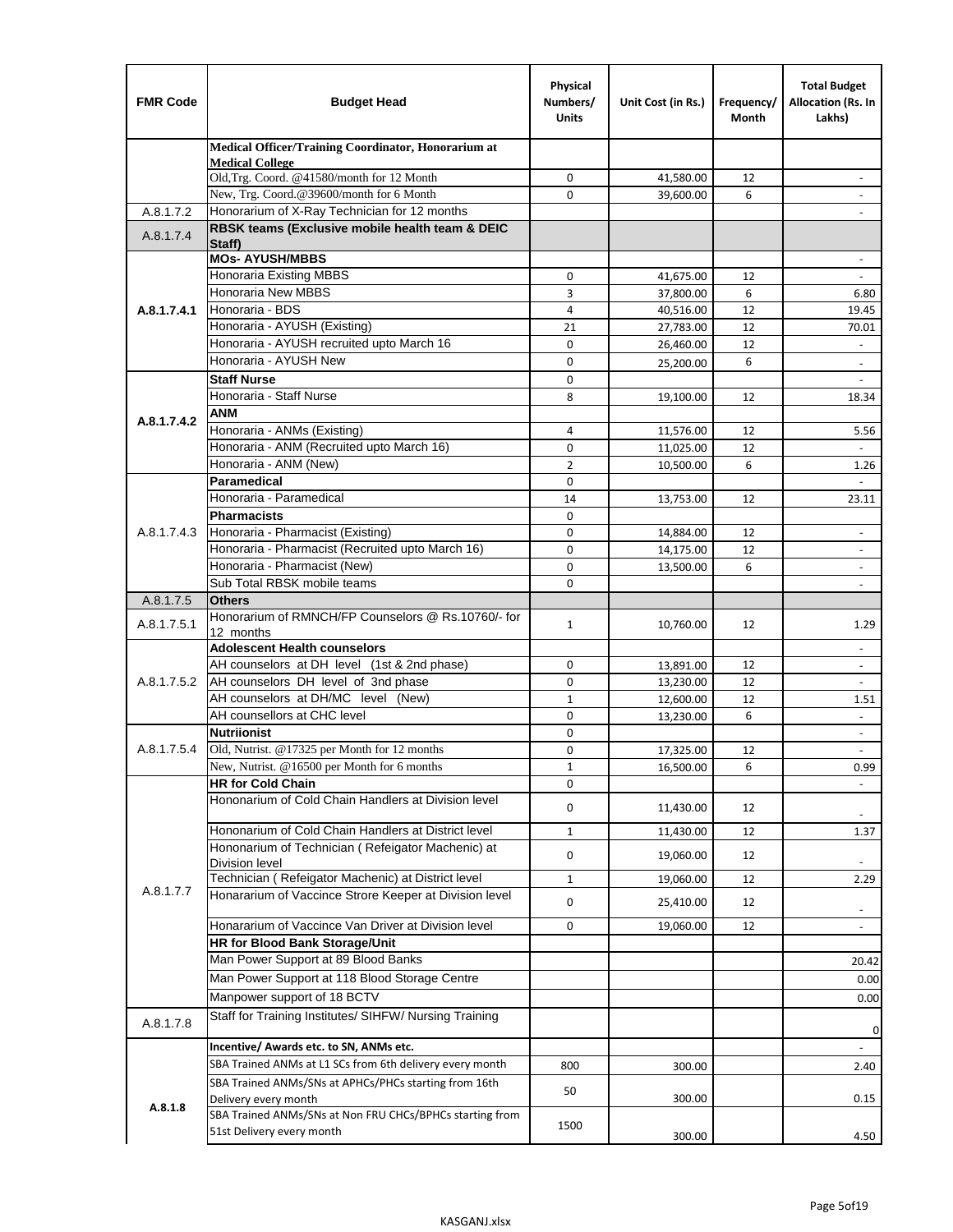| <b>FMR Code</b> | <b>Budget Head</b>                                                                                      | Physical<br>Numbers/<br><b>Units</b> | Unit Cost (in Rs.) | Frequency/<br>Month | <b>Total Budget</b><br>Allocation (Rs. In<br>Lakhs) |
|-----------------|---------------------------------------------------------------------------------------------------------|--------------------------------------|--------------------|---------------------|-----------------------------------------------------|
|                 | Incentives for EMOC teams at below District level starting from<br>6th CS every month @Rs 3000/CS       | 10                                   | 3,000.00           |                     | 0.30                                                |
| A.8.1.9         | Honorarium of Data Entry Operator at DH                                                                 |                                      |                    |                     |                                                     |
| A.8.1.10        | <b>Other Incentives Schemes (Pl.Specify)</b>                                                            |                                      |                    |                     |                                                     |
| A.8.1.10.1      | Fixed difficult area Incentive                                                                          | 0                                    |                    |                     |                                                     |
| A.8.1.10.2      | FRU Operationalization for Gynae & anaesthetist<br>specialist on call from govt sector for NHPDs & HPDs | 60                                   | 3,000.00           |                     | 1.80                                                |
| A.8.1.10.3      | FRU Operationalization Gynaecologists specialist on call<br>for NHPDs & HPDs                            | 30                                   | 4,500.00           |                     | 1.35                                                |
| A.8.1.10.4      | FRU Operationalization anaesthetist specialist on call for<br><b>NHPDs &amp; HPDs</b>                   | 60                                   | 3,000.00           |                     | 1.80                                                |
| A.8.1.10.5      | Performance based Incentives to RMNCH+A Counsellors<br>in Family Planning @ Rs.50/ client               | 300                                  | 50.00              |                     | 0.15                                                |
| A.8.1.11        | <b>Support Staff for Health Facilities</b>                                                              |                                      |                    |                     |                                                     |
|                 | <b>HR-NRC</b>                                                                                           |                                      |                    |                     | $\overline{\phantom{m}}$                            |
|                 | Cook                                                                                                    |                                      |                    |                     |                                                     |
|                 | Old, Cook @7500 per Month for 12 months                                                                 | 0                                    | 7,500.00           | 12                  | ÷,                                                  |
|                 | New, Cook @7500 per Month for 6 months<br><b>Care Taker</b>                                             | 1                                    | 7,500.00           | 6                   | 0.45                                                |
|                 | Old, Caretaker @6400 per Month for 12 months                                                            | 0                                    | 6,400.00           | 12                  | $\overline{\phantom{a}}$                            |
|                 | New, Caretaker @6400 per Month for 6 months                                                             | $\mathbf 1$                          | 6,400.00           | 6                   | 0.38                                                |
|                 | <b>Cleaner</b>                                                                                          |                                      |                    |                     |                                                     |
|                 | Old, Cleaner @6400 per Month for 12 months                                                              | 0                                    | 6,400.00           | 12                  |                                                     |
|                 | New, Cleaner @6400 per Month for 6 months                                                               | $\mathbf{1}$                         | 6,400.00           | 6                   | 0.38                                                |
|                 | <b>HR-SNCU</b>                                                                                          |                                      |                    |                     |                                                     |
| A.8.1.11.f      | Cleaner/ Ward Ayah/Security Guard                                                                       |                                      |                    |                     |                                                     |
|                 | Existing CL/WA Honorarium @ Rs. 6400/monty for 12<br>months                                             | 0                                    | 6,400.00           | 12                  |                                                     |
|                 | New CL/WA/SG Honorarium @ Rs. 6400/month for 6<br>month                                                 | 0                                    | 6,400.00           | 6                   |                                                     |
|                 | <b>Data Entry Oprator</b><br>old DEO Honorarium @ Rs.12000/- p.m. for 12 months                         |                                      |                    |                     |                                                     |
|                 |                                                                                                         | 0                                    | 12,000.00          | 12                  |                                                     |
|                 | New DEO Honorarium @ Rs.12000/- p.m. for 6 months                                                       | 0                                    | 12,000.00          | 6                   |                                                     |
|                 | Human Resource Pediatric Intencive Care unit (PICU)                                                     |                                      |                    |                     |                                                     |
|                 | Ward Aaya/Sweeper Honorarium @ Rs. 6400/Month for 6                                                     | 0                                    |                    | 6                   |                                                     |
|                 | months                                                                                                  |                                      | 6,400.00           |                     |                                                     |
|                 | Sub-total HR                                                                                            |                                      |                    |                     | 331.11                                              |
| A.9             | <b>TRAINING</b>                                                                                         |                                      |                    |                     |                                                     |
| A.9.1           | Skill lab                                                                                               |                                      |                    |                     |                                                     |
| A.9.1.3         | Training Motivation and follow up visit                                                                 |                                      |                    |                     | 0                                                   |
| A.9.3           | <b>Maternal Health Training</b>                                                                         |                                      |                    |                     | $\blacksquare$                                      |
| A.9.3.1.4       | Training of ANMs / LHVs in SBA                                                                          |                                      |                    |                     | 7.60                                                |
| A.9.3.7         | Other maternal health training (please specify)                                                         |                                      |                    |                     |                                                     |
| A.9.3.7.1       | MDR training of District and Block level officials                                                      | $\overline{2}$                       | 22,950.00          |                     | 0.46                                                |
| A.9.3.7.5       | ANM Training on new ANC guidelines and HRPs                                                             |                                      |                    |                     |                                                     |
|                 | District level                                                                                          | $\overline{2}$                       | 29,300.00          |                     | 0.59                                                |
|                 | <b>Block Level</b>                                                                                      | 7                                    | 31,050.00          |                     | 2.17                                                |
| A.9.10          | <b>Training (Nursing)</b><br>Strengthening of Existing Training Institutions/Nursing School             |                                      |                    |                     | $\blacksquare$                                      |
| A.9.10.1        | excluding infrastructure and HR.                                                                        | 0                                    | 4,300,000.00       |                     |                                                     |
| A.9.10.2        | New Training Institutions/School                                                                        | $\mathbf{1}$                         | 152,000.00         |                     | 1.52                                                |
|                 | <b>National Dewarming Day</b>                                                                           |                                      |                    |                     |                                                     |
| A.9.11.3        | Orientaion meeting-District level                                                                       | 1                                    | 5000               | $\overline{2}$      | 0.10                                                |
|                 | Orientaion meeting-Block level                                                                          | $\overline{7}$                       | 7500               | $\overline{2}$      | 1.05                                                |
| A.9.12          | <b>RBSK training</b>                                                                                    |                                      |                    |                     |                                                     |
| A.9.12.1        | RBSK Training -Training of Mobile health team -<br>technical and managerial (5 days)                    |                                      |                    |                     | 0                                                   |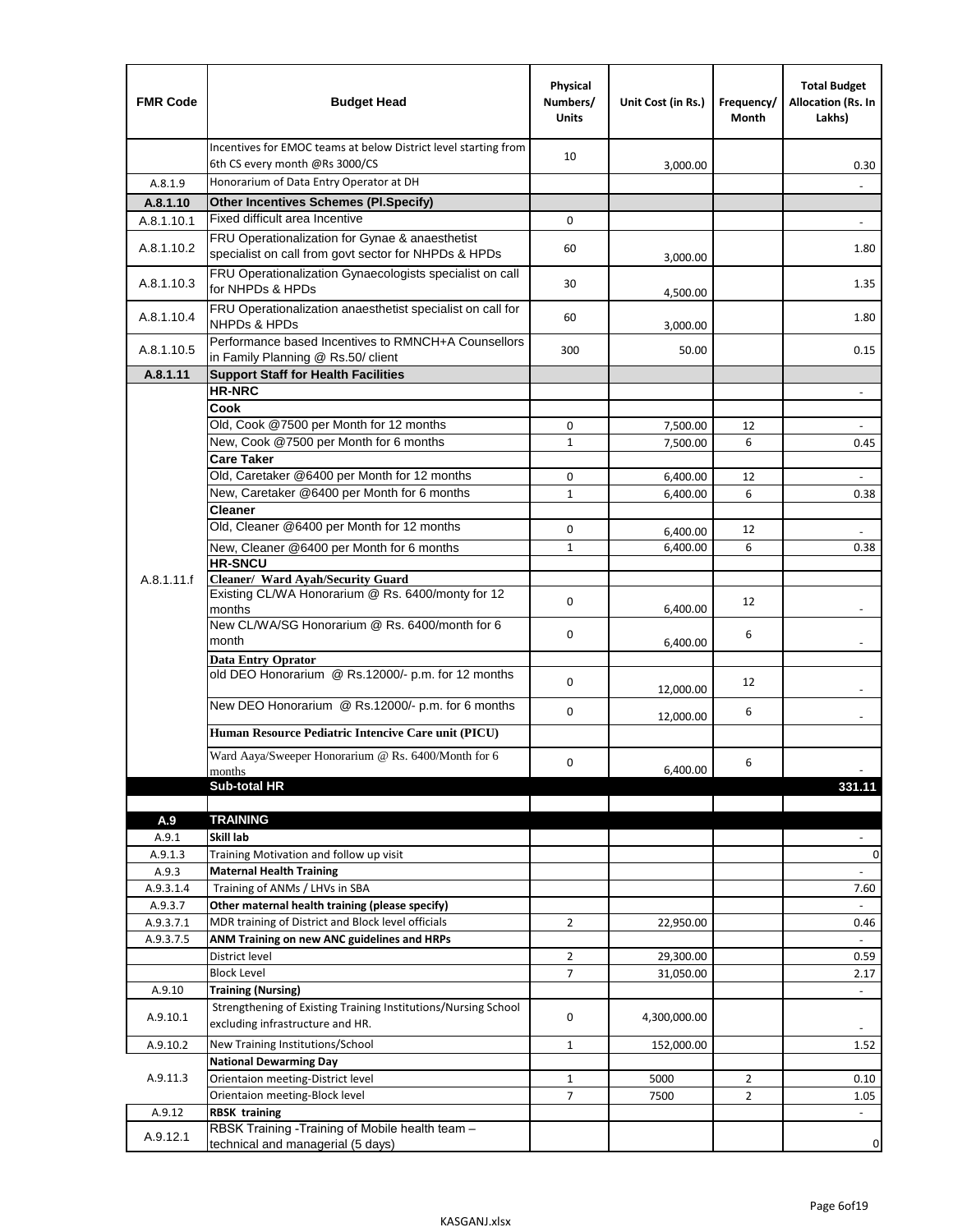| <b>FMR Code</b>       | <b>Budget Head</b>                                                                           | Physical<br>Numbers/<br><b>Units</b> | Unit Cost (in Rs.) | Frequency/<br><b>Month</b> | <b>Total Budget</b><br>Allocation (Rs. In<br>Lakhs) |
|-----------------------|----------------------------------------------------------------------------------------------|--------------------------------------|--------------------|----------------------------|-----------------------------------------------------|
|                       | <b>Sub-total Training</b>                                                                    |                                      |                    |                            | 13.49                                               |
|                       |                                                                                              |                                      |                    |                            |                                                     |
| A.10                  | <b>PROGRAMME MANAGEMENT</b>                                                                  |                                      |                    |                            |                                                     |
| A.10.2                | Contractual Staff for DPMSU recruited and in position                                        |                                      |                    |                            |                                                     |
| A.10.2.1              | District Programme Manager                                                                   | $\mathbf{1}$                         | 39,690.00          | 12                         | 4.76                                                |
| A.10.2.2              | District Accounts Manager                                                                    | 1                                    | 32,303.00          | 12                         | 3.88                                                |
| A.10.2.3              | District Data Manager                                                                        | $\mathbf{1}$                         | 22,050.00          | 12                         | 2.65                                                |
| A.10.2.4              | Consultants/ Programme Officers (Kindly Specify)                                             | $\mathbf 0$                          |                    |                            |                                                     |
|                       | Honorarium of RKSK Coordinator                                                               | $\mathbf{1}$                         | 25,000.00          | 9                          | 2.25                                                |
| A.10.2.5              | Accountants                                                                                  | 0                                    |                    |                            |                                                     |
| A.10.2.6              | Data Entry Operators                                                                         | 0                                    |                    |                            | $\overline{\phantom{a}}$                            |
| A.10.2.7              | Support Staff (Kindly Specify)                                                               | $\mathbf{1}$                         | 8,269.00           | 12                         | 0.99                                                |
| A.10.2.8.1            | Operational Cost for DPMU unit                                                               | $\mathbf{1}$                         | 89,250.00          | 12                         | 10.71                                               |
| A.10.2.8.5            | <b>DEIC Managers</b>                                                                         | $\mathbf 0$                          | 33,000.00          | 10                         |                                                     |
| A.10.3                | <b>Strengthening of Block PMU</b>                                                            |                                      |                    |                            |                                                     |
| A.10.3.1              | <b>Block Programme Manager</b>                                                               |                                      |                    |                            | 20.37                                               |
| A.10.3.2              | <b>Block Accounts Manager</b>                                                                |                                      | 12,128.00          | 12                         | 8.73                                                |
| A.10.3.7.1            | Operational Cost for BPMU unit<br><b>Concurrent Audit system</b>                             | 7                                    | 15,000.00          | 12                         | 12.60                                               |
| A.10.6                | Monthly Concurrent Audit                                                                     | $\mathbf{1}$                         | 4,500.00           | 12                         | 0.54                                                |
|                       | <b>Block Spesific Work</b>                                                                   | 7                                    | 500.00             | 12                         | 0.42                                                |
| A.10.7                | <b>Mobility Support, Field Visits</b>                                                        |                                      |                    |                            |                                                     |
| A.10.7.2              | <b>DPMU/District</b>                                                                         | $\overline{2}$                       | 30,000.00          | 12                         | 7.20                                                |
| A.10.7.3              | <b>BPMU/Block</b>                                                                            | 7                                    | 30,000.00          | 12                         | 25.20                                               |
| A.10.8.1              | Vehicles for Divisional / AD office                                                          | 0                                    | 30,000.00          | 12                         | $\omega$                                            |
|                       | <b>Sub-total Programme Management</b>                                                        |                                      |                    |                            | 100.30                                              |
|                       |                                                                                              |                                      |                    |                            |                                                     |
|                       | Total of RMNCH+A                                                                             |                                      |                    |                            | 1,225.95                                            |
|                       |                                                                                              |                                      |                    |                            |                                                     |
| в                     | Additionalities under NRHM (Mission Flexible Pool)                                           |                                      |                    |                            |                                                     |
|                       |                                                                                              |                                      |                    |                            |                                                     |
| <b>B1</b><br>B1.1.1.3 | <b>ASHA</b><br><b>Supplementary training for ASHAs</b>                                       |                                      |                    |                            |                                                     |
|                       | TOT of ASHA Trainer- I round (at RHFWTC)                                                     |                                      |                    |                            |                                                     |
| B1.1.1.3.1            | Batch cost+Equipment+Module+ Monitoring Visit                                                |                                      |                    |                            |                                                     |
| B1.1.1.3.2            | TOT of ASHA Trainers -II Round (at RHFWTC)                                                   |                                      |                    |                            |                                                     |
| B1.1.1.4              | Post training support and supervision                                                        |                                      |                    |                            | $\sim$                                              |
|                       | Supervision costs by ASHA facilitators<br>(12 months)                                        |                                      |                    |                            | 32.40                                               |
| B1.1.1.4.1            | Supervision costs by ASHA facilitators<br>(6 months)                                         |                                      |                    |                            |                                                     |
|                       |                                                                                              |                                      |                    |                            |                                                     |
| B1.1.1.4.2            | Monthly review Meeting of ASHA Sangini with BCPM                                             |                                      |                    |                            | 0.97                                                |
| B <sub>1.1.3</sub>    | Performance Incentive/Other Incentive to ASHAs (if                                           |                                      |                    |                            |                                                     |
| B1.1.3.1              | any)<br><b>ASHA incentives under Maternal Health</b>                                         |                                      |                    |                            |                                                     |
| B1.1.3.1.2            | Maternal Death Audit Information                                                             | 125                                  | 200.00             |                            | 0.25                                                |
| B1.1.3.2              | Incentive to ASHA under Child Health                                                         |                                      |                    |                            | ÷.                                                  |
| B1.1.3.2.1            | Incentive for Home Based Newborn Care programme                                              | 35820                                | 250.00             |                            | 89.55                                               |
| B1.1.3.2.4            | Incentive for referral of SAM cases to NRC @ Rs.50/Case                                      | 240                                  | 50.00              |                            | 0.12                                                |
| B1.1.3.2.5            | Incentive for follow up of discharge of SAM children from<br>NRCs @ Rs. 100/ for 4 Follow up | 240                                  | 100.00             |                            | 0.24                                                |
| B1.1.3.3              | ASHA Incentives under family planning (ESB/ PPIUCD/<br>Others)                               |                                      |                    |                            |                                                     |
| B1.1.3.3.1            | ASHA PPIUCD incentive for accompanying the client for<br>PPIUCD insertion                    | 6188                                 | 150.00             |                            | 9.28                                                |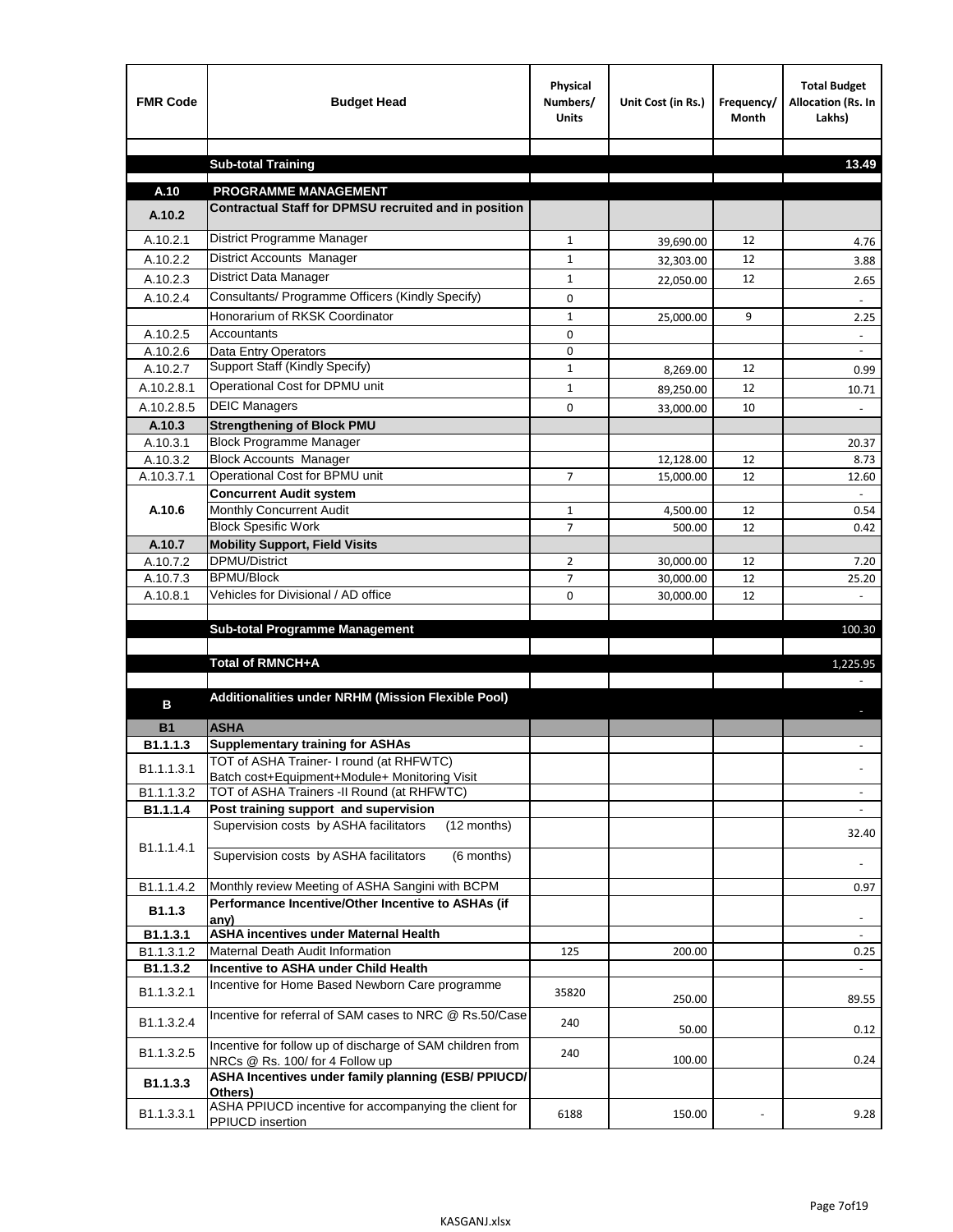| <b>FMR Code</b>            | <b>Budget Head</b>                                                                                                                                                    | Physical<br>Numbers/<br><b>Units</b> | Unit Cost (in Rs.)     | Frequency/<br>Month | <b>Total Budget</b><br><b>Allocation (Rs. In</b><br>Lakhs) |
|----------------------------|-----------------------------------------------------------------------------------------------------------------------------------------------------------------------|--------------------------------------|------------------------|---------------------|------------------------------------------------------------|
|                            | ASHA incentive under ESB scheme for promoting<br>spacing of births @ 500/- per ASHA/client                                                                            | 560                                  | 500.00                 |                     | 2.80                                                       |
| B <sub>1.1</sub> , 3, 3, 2 | Spacing for 2 years after marriage @ 500/- per<br>ASHA/client                                                                                                         | 576                                  | 500.00                 |                     | 2.88                                                       |
| B1.1.3.3.3                 | ASHA Incentive under ESB scheme for promoting<br>adoption of limiting method upto two children @ Rs. 1000<br>per client                                               | 100                                  | 1,000.00               |                     | 1.00                                                       |
| B1.1.3.6                   | <b>ASHA Incentives (other)</b>                                                                                                                                        |                                      |                        |                     |                                                            |
| B <sub>1.1</sub> , 3, 5, 3 | ASHA incentive for NDD for 2 round                                                                                                                                    | 1150                                 | 100.00                 | $\overline{2}$      | 2.30                                                       |
| B <sub>1.1</sub> .3.6.1    | Amount to be released for 12 months for Routine<br>activities (4 month incentive for ASHAs those are yet to<br>be placed)                                             |                                      |                        |                     | 128.40                                                     |
| B1.1.3.6.4                 | Incentive to ASHA Facilitator (12 Months)                                                                                                                             |                                      |                        |                     | 1.94                                                       |
| B <sub>1.1</sub> .3.6.5    | Reimbursement of travel expenses for accompanying a<br>woman to facility for surgical abortion (MVA/EVA) @<br>Rs.150/-per case                                        | 220                                  | 150.00                 |                     | 0.33                                                       |
| B <sub>1.1</sub> .3.6.6    | Reimbursement of travel expenses for accompanying a<br>woman to facility for medical abortion (MMA) @ Rs.225/-<br>per case                                            | 220                                  | 225.00                 |                     | 0.50                                                       |
| B1.1.3.6.9                 | ASHA Torch (NO. of ASHA +AF) @ Rs. 262.20                                                                                                                             |                                      |                        |                     | 3.16                                                       |
| B1.1.3.7                   | Other (support provisions to ASHA such as uniform,<br>diary, ASHA Ghar etc)                                                                                           |                                      |                        |                     |                                                            |
| B <sub>1.1</sub> .3.7.2    | ASHA Payment Voucher, Payment Register and VHIR<br>1.@ Rs. 25/ASHA, 2.@Rs.50/AF, 3.@Rs.150/block for<br>ASHa master payment register,<br>4. @Rs.174.5/ASHA/B1.1.3.7.2 |                                      |                        |                     | 2.33                                                       |
| B <sub>1.1</sub> , 3.7.4   | ASHA SAREE (TA/DA for Attending monthly meeting) No.<br>of ASHA+AF @ Rs.450                                                                                           |                                      |                        |                     | 5.42                                                       |
| B1.1.5.1                   | Honorarium of Regional Coordinator                                                                                                                                    |                                      |                        |                     |                                                            |
| B <sub>1.1.5.2</sub>       | Honararium of District Community Process Manager                                                                                                                      | $\mathbf{1}$                         | 32,303.00              | 12                  | 3.88                                                       |
| B1.1.5.3                   | Honararium of Block Community Process Manager                                                                                                                         | $\overline{7}$                       | 12,000.00              | 12                  | 10.08                                                      |
|                            | Mobility cost for ARC/AMG                                                                                                                                             |                                      |                        |                     |                                                            |
| B <sub>1.1.5.4</sub>       | AMG cost                                                                                                                                                              | $\mathbf{1}$                         | 10,000.00              | $\mathbf{1}$        | 0.10                                                       |
|                            | Quarterly BCPM meeting at Divisional Head Quarter @<br>rs. 500/BCPM/atr.                                                                                              |                                      |                        |                     |                                                            |
|                            |                                                                                                                                                                       |                                      |                        |                     |                                                            |
|                            | <b>Sub Total of ASHA</b>                                                                                                                                              |                                      |                        |                     | 297.926                                                    |
| B.2                        | <b>Untied Fund</b>                                                                                                                                                    |                                      |                        |                     |                                                            |
| B <sub>2.3</sub>           | <b>CHCs</b>                                                                                                                                                           |                                      |                        |                     | 16.86                                                      |
| B <sub>2.4</sub>           | <b>PHCs</b>                                                                                                                                                           |                                      |                        |                     | 25.38                                                      |
|                            | <b>Sub Total of Untied Fund</b>                                                                                                                                       |                                      |                        |                     | 42.239                                                     |
|                            |                                                                                                                                                                       |                                      |                        |                     |                                                            |
| <b>B9</b>                  | <b>Mainstreaming of AYUSH</b>                                                                                                                                         |                                      |                        |                     |                                                            |
| B.9.1<br>B.9.1.1           | Medical Officers at CHCs/ PHCs (Only AYUSH)<br><b>DH</b>                                                                                                              | 0                                    |                        | 12                  |                                                            |
| B.9.1.2                    | <b>FRUs</b>                                                                                                                                                           | 3                                    | 29,106.00              | 12                  | $\frac{1}{2}$                                              |
| B.9.1.3                    | Non FRU SDH/ CHC                                                                                                                                                      | 3                                    | 29,106.00              | 12                  | 10.48                                                      |
| B.9.1.4                    | 24 X 7 PHC                                                                                                                                                            | 3                                    | 29,106.00<br>29,106.00 | 12                  | 10.48<br>10.48                                             |
| B.9.1.5                    | Non-24 X 7 PHCs/ APHCs                                                                                                                                                | 9                                    | 29,106.00              | 12                  | 31.43                                                      |
| B.9.2                      | Other Staff Nurses and Supervisory Nurses/ AYUSH<br>pharmacists (Only AYUSH)                                                                                          |                                      |                        |                     |                                                            |
| B.9.2.1                    | DH                                                                                                                                                                    | $\mathbf 0$                          | 10,914.75              | 12                  | $\overline{\phantom{a}}$                                   |
| B.9.2.2                    | <b>FRUs</b>                                                                                                                                                           | 0                                    |                        | 12                  |                                                            |
| B.9.2.3                    | Non FRU SDH/ CHC                                                                                                                                                      | $\mathbf{1}$                         | 10,914.75              | 12                  |                                                            |
|                            | 24 X 7 PHC                                                                                                                                                            |                                      | 10,914.75              |                     | 1.31                                                       |
| B.9.2.4                    | Non-24 X 7 PHCs                                                                                                                                                       | 0                                    | 10,914.75              | 12                  | $\blacksquare$                                             |
| B.9.2.5                    |                                                                                                                                                                       | 3                                    | 10,914.75              | 12                  | 3.93                                                       |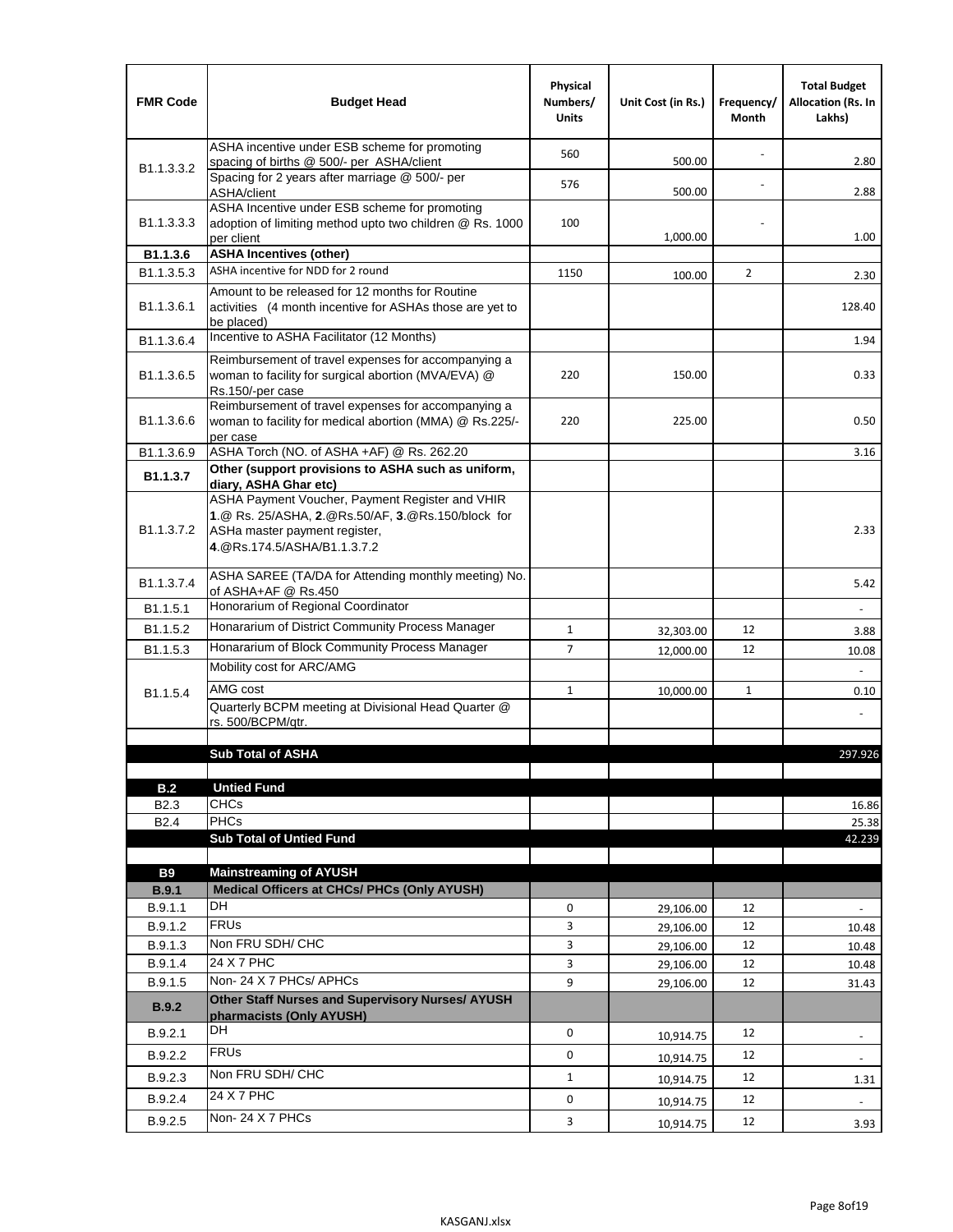| <b>FMR Code</b> | <b>Budget Head</b>                                                                              | Physical<br>Numbers/<br><b>Units</b> | Unit Cost (in Rs.) | Frequency/<br>Month | <b>Total Budget</b><br>Allocation (Rs. In<br>Lakhs) |
|-----------------|-------------------------------------------------------------------------------------------------|--------------------------------------|--------------------|---------------------|-----------------------------------------------------|
|                 | Panchkarma Unit Lokbabdhu Rajnarayna Joint<br><b>Hospital, Lucknow</b>                          |                                      |                    |                     |                                                     |
| B.9.2.6         | Honararium of Panchkarma Technician (1Male and 1<br>Female)                                     | 0                                    | 10,000.00          | 12                  |                                                     |
|                 | Honorarium of Panchkarma Attendent                                                              | 0                                    | 8,000.00           | 12                  |                                                     |
|                 | Lumpsum amount for Sweeper (Safai Karmi)                                                        |                                      |                    |                     | 0                                                   |
| <b>B9.3</b>     | <b>Other Activities (Excluding HR)</b>                                                          |                                      |                    |                     |                                                     |
| B9.3.1          | Contingency AYUSH wings                                                                         | $\mathbf{1}$                         | 20,000.00          |                     | 0.20                                                |
| B9.3.3          | Establishment of Panchkarma Unit                                                                |                                      |                    |                     | $\mathbf 0$                                         |
| B9.3.4          | Construction of AYUSH Wing                                                                      | $\mathbf{1}$                         | 3,000,000.00       |                     | 30.00                                               |
|                 |                                                                                                 |                                      |                    |                     |                                                     |
|                 | Sub Total of Mainstreaming of AYUSH                                                             |                                      |                    |                     | 98.31                                               |
| <b>B10</b>      | <b>IEC-BCC NRHM</b>                                                                             |                                      |                    |                     |                                                     |
|                 | <b>Girls Child Day</b>                                                                          |                                      |                    |                     |                                                     |
| B.10.3.5        | <b>Division level</b>                                                                           | 0                                    | 50,000.00          | 1                   |                                                     |
|                 | <b>Block level</b>                                                                              | $\overline{7}$                       | 10,000.00          | $\mathbf{1}$        | 0.70                                                |
| <b>B.10.7</b>   | Priniting activities (please specify)                                                           |                                      |                    |                     |                                                     |
| B.10.7.1        | SM booklet @Rs 20.00 for all ANCs<br>MCP card @ Rs 10 for all ANCs                              | 48847<br>48847                       | 20.00<br>10.00     |                     | 9.77<br>4.88                                        |
| <b>B.10.7.4</b> | <b>Other printing</b>                                                                           |                                      |                    |                     |                                                     |
| B.10.7.4.1      | <b>IEC-BCC Material for NDD</b>                                                                 |                                      |                    |                     |                                                     |
|                 | IEC material, poster, banner @ Rs. 14000 per block for 2<br>round                               | $\overline{7}$                       | 14000              | $\overline{2}$      | 1.96                                                |
|                 | Teaching and community hand bills/pumphlets and check<br>list @ Rs. 14000 per block for 2 round | $\overline{7}$                       | 14000              | $\overline{2}$      | 1.96                                                |
|                 | 5 Fipchart per block @ Rs. 200 per Flip chart( one time)                                        | 35                                   | 200                | 1                   | 0.07                                                |
|                 | AWW and Teacher hand out @ Rs. 7 each for 2 round                                               | 3841                                 | $\overline{7}$     | 2                   | 0.54                                                |
|                 | ASHA hand out @ Rs. 2 each for 2 round                                                          | 1150                                 | $\overline{2}$     | $\overline{2}$      | 0.05                                                |
|                 | <b>AFHC cards</b>                                                                               |                                      |                    |                     |                                                     |
| B.10.7.4.2      | For DH & MC level Existing AFHS clinics<br>For CHC level Existing AFHS clinics                  | $\mathbf{1}$<br>$\overline{7}$       | 0.50<br>0.50       | 2000<br>2000        | 0.01<br>0.07                                        |
|                 | For PHC level existing AFHS clinics                                                             | 14                                   | 0.50               | 2000                | 0.14                                                |
|                 | AFHC Register (3 register per clinic)                                                           | 66                                   | 150.00             | $\mathbf{1}$        | 0.10                                                |
|                 | Printing of RBSK card and registers                                                             | 0                                    |                    |                     |                                                     |
|                 | MHT Register for AWC<br>MHT Register for School                                                 | 165                                  | 100.00             | $\mathbf{1}$        | 0.17                                                |
|                 | (Class-1 to 12)                                                                                 | 204                                  | 100.00             | $\mathbf{1}$        | 0.20                                                |
| B.10.7.4.3      | RBSK Format (microplan, reporting) @ Rs. 3000/ per<br>block                                     | 7                                    | 3,000.00           | $\mathbf{1}$        | 0.21                                                |
|                 | RBSK card for children of AWC and School                                                        |                                      |                    |                     |                                                     |
|                 | AWC (Twice in year)                                                                             | 82414                                | 1.20               |                     | 0.99                                                |
|                 | School (Class 1 to 12)                                                                          | 102078                               | 0.75               |                     | 0.77                                                |
|                 | <b>Sub Total IEC</b>                                                                            |                                      |                    |                     | 22.58                                               |
|                 |                                                                                                 |                                      |                    |                     |                                                     |
| <b>B.11</b>     |                                                                                                 |                                      |                    |                     |                                                     |
| B.11.2.5        | Recurring support of 18 BCTV                                                                    |                                      |                    |                     | 0                                                   |
| <b>B14</b>      | Innovations (if any)                                                                            |                                      |                    |                     |                                                     |
|                 | Religious and Community Leaders Meet @ Rs.                                                      |                                      |                    |                     |                                                     |
| B14.6           | 10000/District/meeting                                                                          | $\mathbf{1}$                         | 10,000.00          |                     | 0.10                                                |
| B14.11          | Rogi Sahayata Kendra @ Rs. 664200 including 5%<br>increment in HR cost                          |                                      |                    |                     | 6.64                                                |
| B14.12          | AAA Platform - Monitoring & Microplanning meeting for<br>frontline workers                      |                                      |                    |                     | 32.36                                               |
|                 | Nurse Mentor Programme and Establishment of Mini                                                |                                      |                    |                     |                                                     |
|                 | <b>Skill Lab</b>                                                                                |                                      |                    |                     |                                                     |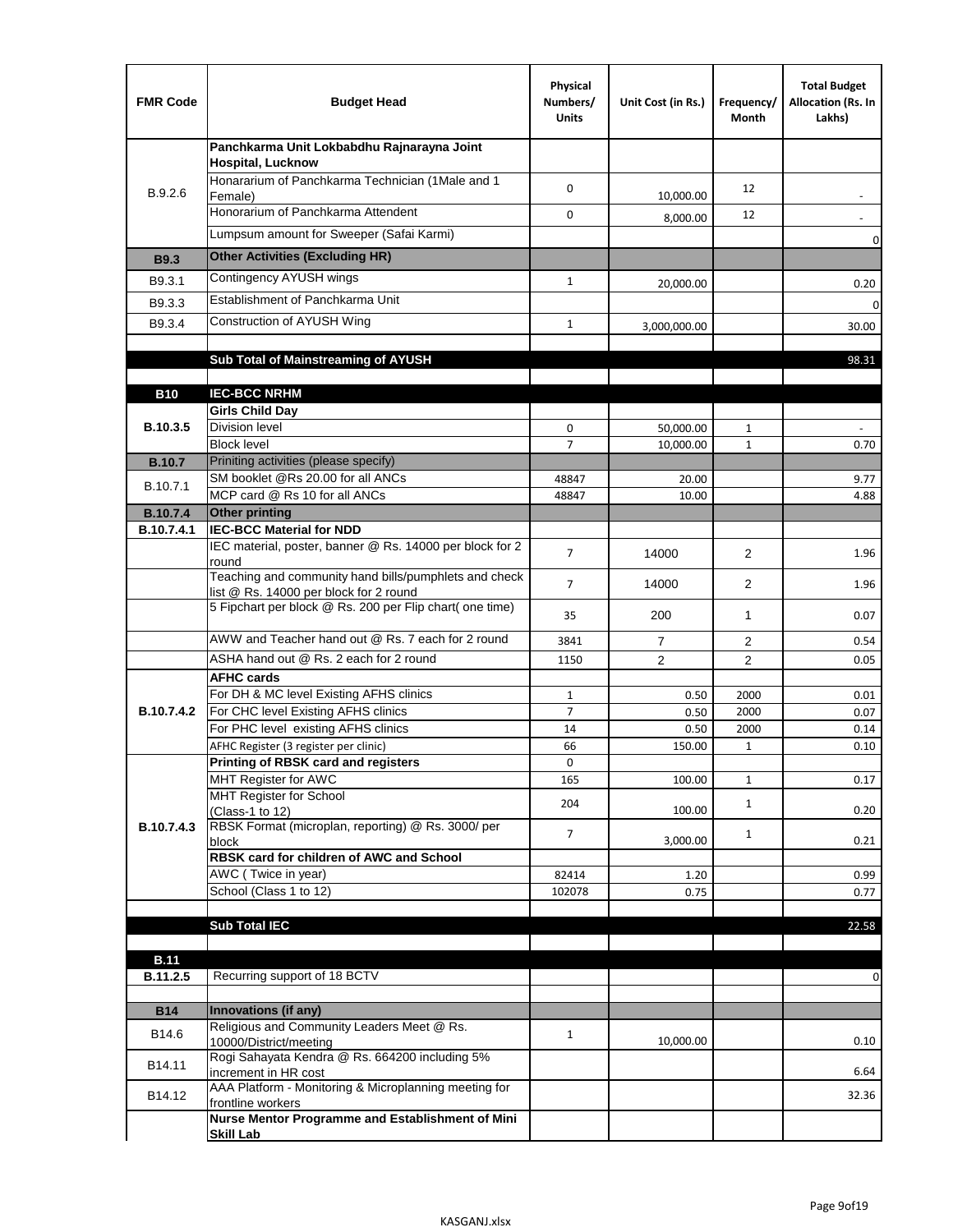| <b>FMR Code</b>   | <b>Budget Head</b>                                                                              | Physical<br>Numbers/<br><b>Units</b> | Unit Cost (in Rs.) | Frequency/<br><b>Month</b> | <b>Total Budget</b><br>Allocation (Rs. In<br>Lakhs) |
|-------------------|-------------------------------------------------------------------------------------------------|--------------------------------------|--------------------|----------------------------|-----------------------------------------------------|
| B14.19            | Honoraium of Naurse Mentor (Existing)                                                           | 1                                    | 38,588.00          | 12                         | 4.63                                                |
|                   | Honoraium of Naurse Mentor for 12 montys (New)                                                  | 0                                    | 36,750.00          | 12                         |                                                     |
|                   | Honoraium of Naurse Mentor fro 10 months (New)                                                  | 1                                    | 36,750.00          | 10                         | 3.68                                                |
| B14.22            | Training Strategy for Village Health and Nutrition Days<br>(VHNDs)                              |                                      |                    |                            | 2.85                                                |
|                   | Free Transport Facilities to PLHIV(People Living with                                           |                                      |                    |                            |                                                     |
| B14.25            | <b>HIV)</b> for treatment                                                                       |                                      |                    |                            |                                                     |
|                   | On ART cost                                                                                     |                                      |                    |                            |                                                     |
|                   | PRE ART Cost                                                                                    |                                      |                    |                            |                                                     |
|                   | <b>KAYAKALP' Award Scheme</b>                                                                   |                                      |                    |                            |                                                     |
|                   | Training for Swachha Bharat Abhiyan                                                             |                                      |                    |                            |                                                     |
|                   | Awareness cum Internal Assessors Training Workshop @                                            |                                      |                    |                            |                                                     |
|                   | Rs. 33000/Disitrict                                                                             |                                      |                    |                            | 0.33                                                |
|                   | District level Hospital Rs. 20000/District                                                      |                                      |                    |                            | 0.20                                                |
|                   | <b>CHC</b> level<br><b>PHC</b> level                                                            | $\overline{2}$                       | 15,000.00          |                            | 0.30                                                |
|                   |                                                                                                 | $\overline{2}$                       | 6,000.00           |                            | 0.12                                                |
| B14.29            | <b>Internal Assessment</b>                                                                      |                                      |                    |                            |                                                     |
|                   | District level Hospital (Quarterly)                                                             | 1                                    | 2,000.00           | 4                          | 0.08                                                |
|                   | CHC level (Quarterly)                                                                           | $\overline{2}$                       | 1,000.00           | 4                          | 0.08                                                |
|                   | PHC level (Quarterly)                                                                           | $\overline{2}$                       | 500.00             | 4                          | 0.04                                                |
|                   | <b>Peer Assessment</b>                                                                          |                                      |                    |                            |                                                     |
|                   | <b>District level Hospital</b>                                                                  | 1                                    | 25.000.00          |                            | 0.25                                                |
|                   | <b>CHC</b> level                                                                                | $\overline{2}$                       | 10,000.00          |                            | 0.20                                                |
|                   | PHC level                                                                                       | $\overline{2}$                       | 5,000.00           |                            | 0.10                                                |
|                   | Matritwa Saptah                                                                                 |                                      |                    |                            |                                                     |
|                   | District level activities @Rs 50000                                                             | $\mathbf{1}$                         | 50,000.00          |                            | 0.50                                                |
|                   | Mobility support @ Rs 17600/block                                                               | $\overline{7}$                       | 17,600.00          |                            | 1.23                                                |
| B14.33            | Printing of formats, reports and HRP register @ 50/ANM                                          | 182                                  | 50.00              |                            | 0.09                                                |
|                   | <b>IEC Support</b>                                                                              |                                      |                    |                            |                                                     |
|                   | District level                                                                                  | 1                                    | 2,500.00           |                            | 0.03                                                |
|                   | <b>Block Level</b>                                                                              | 7                                    | 25,000.00          |                            | 1.75                                                |
|                   | hoarding 5/dist & 1/FRU & 1/block @ Rs. 2000/-                                                  | 14                                   | 2,000.00           |                            | 0.28                                                |
|                   | <b>Gestational Diabetes Mallitius Pilot - 18 districts</b>                                      |                                      |                    |                            |                                                     |
|                   | Glucometer @ 1 /ANM+2/Block+2 additional                                                        | 0                                    | 3,000.00           |                            | $\overline{\phantom{a}}$                            |
| B14.34            | Procurement of Glucose 75mg, (2*all ANCs+24*5%GDMs)                                             | 0                                    | 25.00              |                            |                                                     |
|                   | Insulin 9 vials *5% ANCs                                                                        | 0                                    | 50.00              |                            | $\blacksquare$                                      |
|                   | with syringe (900 units/+18 syringes)                                                           | 0                                    | 20.00              |                            |                                                     |
|                   | <b>Misoprost Distribution for Home Deliveries</b>                                               |                                      |                    |                            |                                                     |
|                   | Printing of registers @ Rs50.00 each                                                            |                                      |                    |                            | $\overline{\phantom{a}}$                            |
|                   | Budget for Tab Mesoprostol procurement in Lakh                                                  |                                      |                    |                            |                                                     |
| B14.35            | ASHA Incentive @ Rs.100.00 each case in Lakh                                                    |                                      |                    |                            | $\overline{\phantom{a}}$                            |
|                   | Block level ANM/ ASHAs training @ 23650/ in Lakh                                                |                                      |                    |                            | $\overline{\phantom{a}}$                            |
|                   | District Orientation meeting @Rs 20000, in Lakh                                                 |                                      |                    |                            |                                                     |
|                   | <b>Sub Total Innovation</b>                                                                     |                                      |                    |                            | 55.83                                               |
| <b>B15</b>        | <b>Planning, Implementation and Monitoring</b>                                                  |                                      |                    |                            |                                                     |
| B <sub>15.2</sub> | <b>Quality Assurance</b>                                                                        |                                      |                    |                            |                                                     |
| B15.2.2           | <b>Division Level Human Resource</b>                                                            | 0                                    |                    |                            |                                                     |
|                   | Honorarium of Existing Divisonal Consultant -Quality @                                          |                                      |                    |                            |                                                     |
|                   | Rs. 45000/month for 10 months                                                                   | 0                                    | 45,000.00          | 10                         |                                                     |
|                   | Honorarium of Vacant Divisonal Consultant -Quality @<br>Rs. 45000/month for 2 months            | 0                                    | 45,000.00          | $\overline{2}$             |                                                     |
|                   | Honararium of Existing Divisonal Consultant - Public                                            | 0                                    | 45,000.00          | $\overline{2}$             |                                                     |
|                   | Health @ Rs.45000/PM for 10 Months<br>Honararium of Vacant Divisonal Consultant - Public Health | 0                                    | 45,000.00          | 10                         |                                                     |
|                   | @ Rs.45000/PM for 2 Months<br>Data Entry Operator @Rs 12000/PM for 2 Month ("New                |                                      |                    |                            |                                                     |
|                   | Position)<br><b>District Level Human Resource</b>                                               | 0                                    | 12,000.00          | $\overline{2}$             |                                                     |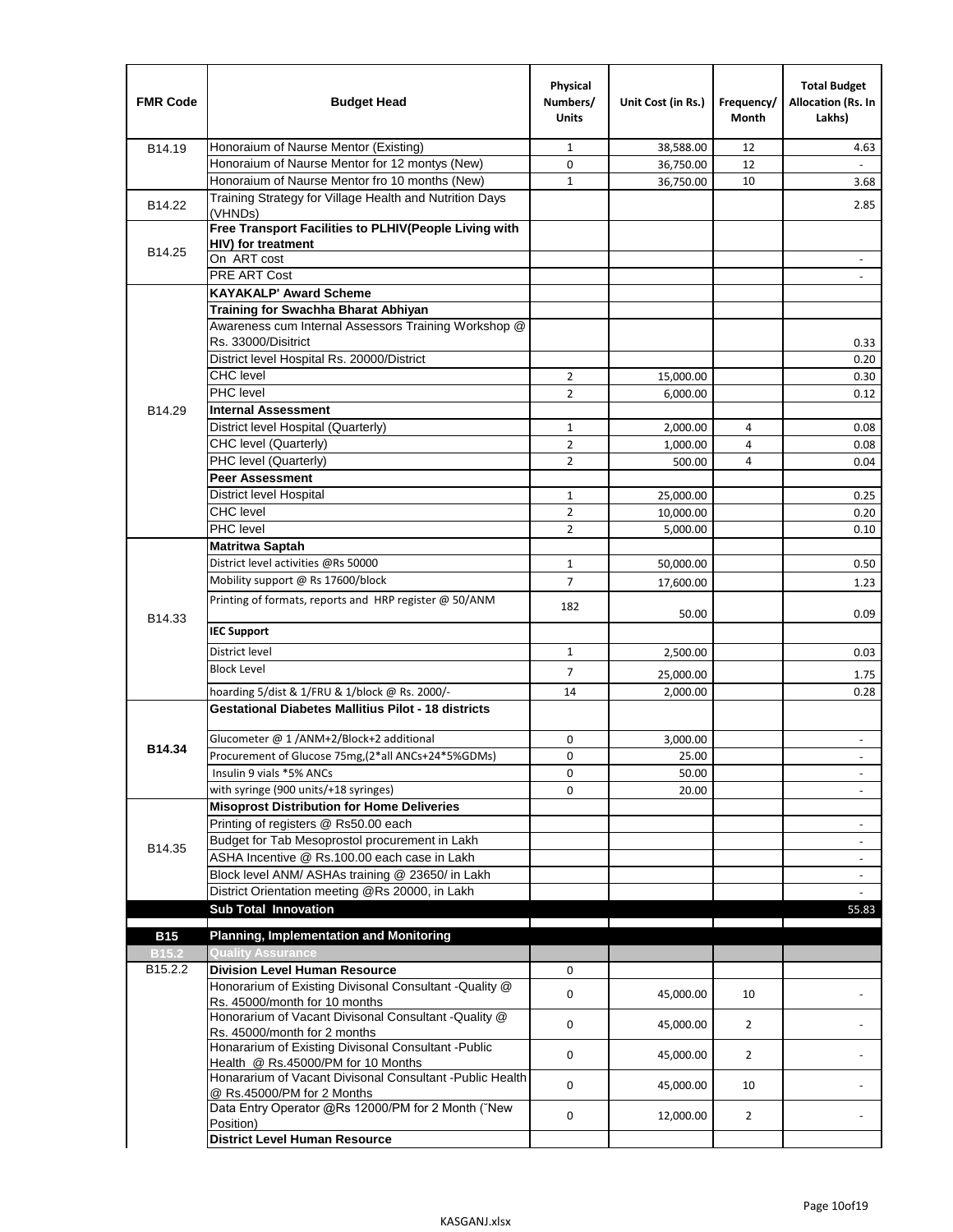| <b>FMR Code</b>         | <b>Budget Head</b>                                                                                | Physical<br>Numbers/<br><b>Units</b> | Unit Cost (in Rs.) | Frequency/<br><b>Month</b> | <b>Total Budget</b><br>Allocation (Rs. In<br>Lakhs) |
|-------------------------|---------------------------------------------------------------------------------------------------|--------------------------------------|--------------------|----------------------------|-----------------------------------------------------|
|                         | Honorarium of Existing District Consultant -Quality @ Rs.<br>40000/month for 10 months            | $\mathbf 0$                          | 40,000.00          | 10                         |                                                     |
|                         | Honorarium of Vacant District Consultant -Quality @ Rs.<br>40000/month for 2 months               | $\mathbf{1}$                         | 40,000.00          | $\overline{2}$             | 0.80                                                |
|                         | Honararium of Existing Hospital Quality Manager @<br>Rs.35000/PM for 10 Months                    | 0                                    | 35,000.00          | 10                         |                                                     |
|                         | Honararium of Vacant Hospital Quality Manager @<br>Rs.35000/PM for 2 Months                       | $\mathbf{1}$                         | 35,000.00          | $\overline{2}$             | 0.70                                                |
|                         | Data Entry Operator @ Rs 12000/PM for 2 Month ("New<br>Position)                                  | $\mathbf{1}$                         | 12,000.00          | $\overline{2}$             | 0.24                                                |
| B15.2.4                 | <b>Review meetings</b>                                                                            |                                      |                    |                            |                                                     |
| B <sub>15.2</sub> .4.2  | Division                                                                                          | 0                                    | 5,000.00           |                            |                                                     |
|                         | <b>District</b>                                                                                   | $\overline{2}$                       | 2,000.00           |                            | 0.04                                                |
|                         | Monitoring and Supportive Supervision Visits-Divisional<br>QUA (10 visits per month) for 6 months | $\mathbf 0$                          | 1,800.00           |                            |                                                     |
| B15.2.5.2               | Monitoring and Supportive Supervision Visits-District<br>QUA (10 visits per month) for 6 months   | 60                                   | 1,200.00           |                            | 0.72                                                |
|                         | <b>Office Equipments-District &amp; Division</b>                                                  |                                      |                    |                            |                                                     |
|                         | <b>Division Level</b>                                                                             |                                      |                    |                            |                                                     |
|                         | Office Equipment @ Rs.3.5 Lac/Division                                                            |                                      |                    |                            | $\sim$                                              |
| B15.2.5.5               | Operational cost @ Rs.17000/-PM for 10 Month                                                      |                                      |                    |                            | $\pmb{0}$                                           |
|                         | <b>District Level</b>                                                                             |                                      |                    |                            |                                                     |
|                         | Office Equipment @ Rs.3.5 Lac/District                                                            | 0                                    | 350,000.00         | $\mathbf{1}$               | $\blacksquare$                                      |
|                         | Operational cost @ Rs.14000/-PM for 10 Month                                                      | $1\,$                                | 14,000.00          | 10                         | 1.40                                                |
| B15.2.5.6               | <b>Operational Cost for District Hospitals</b>                                                    | 0                                    | 2,000.00           |                            | $\mathbf{r}$                                        |
|                         | <b>Sub Total Quality Assurance</b>                                                                |                                      |                    |                            | 3.90                                                |
|                         |                                                                                                   |                                      |                    |                            |                                                     |
| B15.3                   | <b>Monitoring and Evaluation</b><br><b>HMIS</b>                                                   |                                      |                    |                            |                                                     |
| B15.3.1<br>B15.3.1.2    | Data Entry Operators at Block level                                                               |                                      |                    |                            | 10.70                                               |
| B15.3.1.3.1             | HR and Infrastructure for 100% service updation on<br><b>HMIS/MCTS Portal</b>                     |                                      |                    |                            | 2.31                                                |
| B <sub>15.3.1.5.2</sub> | Mobility Support for HMIS & MCTS at District level                                                |                                      |                    |                            | 0.25                                                |
| B15.3.1.6               | Printing of HMIS Formats                                                                          |                                      |                    |                            | 0.36                                                |
| B15.3.2.2               | Printing of MCTS follow-up formats/ services due list/ work<br>plan                               |                                      |                    |                            | 0.38                                                |
| B15.3.2.7               | Internet Connectivity through LAN / data card                                                     |                                      |                    |                            | 0.64                                                |
| B15.3.2.8               | Procurement & Installation of VSAT (Capex)                                                        |                                      |                    |                            | 1.02                                                |
| B15.3.2.12              | Other office expenditure                                                                          |                                      |                    |                            | 1.38                                                |
| B15.3.2.13              | Printing of RCH Registers                                                                         |                                      |                    |                            | 0.25                                                |
|                         | <b>Sub Total of HMIS</b>                                                                          |                                      |                    |                            | 17.28                                               |
| <b>B.16</b>             | <b>PROCUREMENT</b>                                                                                |                                      |                    |                            |                                                     |
| B16.1                   | <b>Procurement of Equipment</b>                                                                   |                                      |                    |                            |                                                     |
|                         | <b>Equipments for Blood Banks/ BSUs</b>                                                           |                                      |                    |                            |                                                     |
| B16.1.1.1               | Equipments For Blood banks/ BCSUs                                                                 |                                      |                    |                            | 0                                                   |
|                         | <b>Equipments For BSUs</b>                                                                        |                                      |                    |                            | 0                                                   |
| B16.1.2                 | Procurement of equipment: CH<br>Procurement of NRC Computer/Printer/UPS/Data Card @               |                                      |                    |                            |                                                     |
| B16.1.2.7               | Rs. 60000/NRC                                                                                     | $\mathbf{1}$                         | 60,000.00          | 0                          | 0.60                                                |
| B16.1.2.8               | Procurement of Computer/Printer/UPS/Data Card -SNCUs                                              |                                      |                    |                            |                                                     |
|                         | for VJB Female Hospital Lucknow                                                                   |                                      |                    |                            | 0                                                   |
| B16.1.2.9               | Procurement of Equipments for SNCUs for VAB Female<br>Hospital lucknow                            |                                      |                    |                            | $\mathbf 0$                                         |
| B16.1.6                 | <b>Equipments for RKSK &amp; RBSK</b>                                                             |                                      |                    |                            |                                                     |
| B16.1.6.1               | <b>Equipments for AFHCs</b>                                                                       | 0                                    | 7,000.00           | $\mathbf{1}$               | ÷,                                                  |
|                         | <b>Equipment for Mobile health teams</b>                                                          | 0                                    |                    |                            |                                                     |
| B16.1.6.3.1             | No. of Vision Chart                                                                               | 28                                   |                    |                            |                                                     |
| *                       | (2 chart per team)<br>No. of weighing scale (1 per team)                                          | ${\bf 14}$                           | 700<br>1000        |                            | 0.20<br>0.14                                        |
|                         | No. of height scale standing (1 per team)                                                         | 14                                   | 10000              |                            | 1.40                                                |
| <b>B.16.2</b>           | <b>Procurement of Drugs</b>                                                                       |                                      |                    |                            |                                                     |
|                         | Procurement of drugs under child health (Vitamin A for                                            | 7396                                 |                    |                            | 4.29                                                |
| B.16.2.2.2              | BSPM) No. of Bottles                                                                              |                                      | 58.00              |                            |                                                     |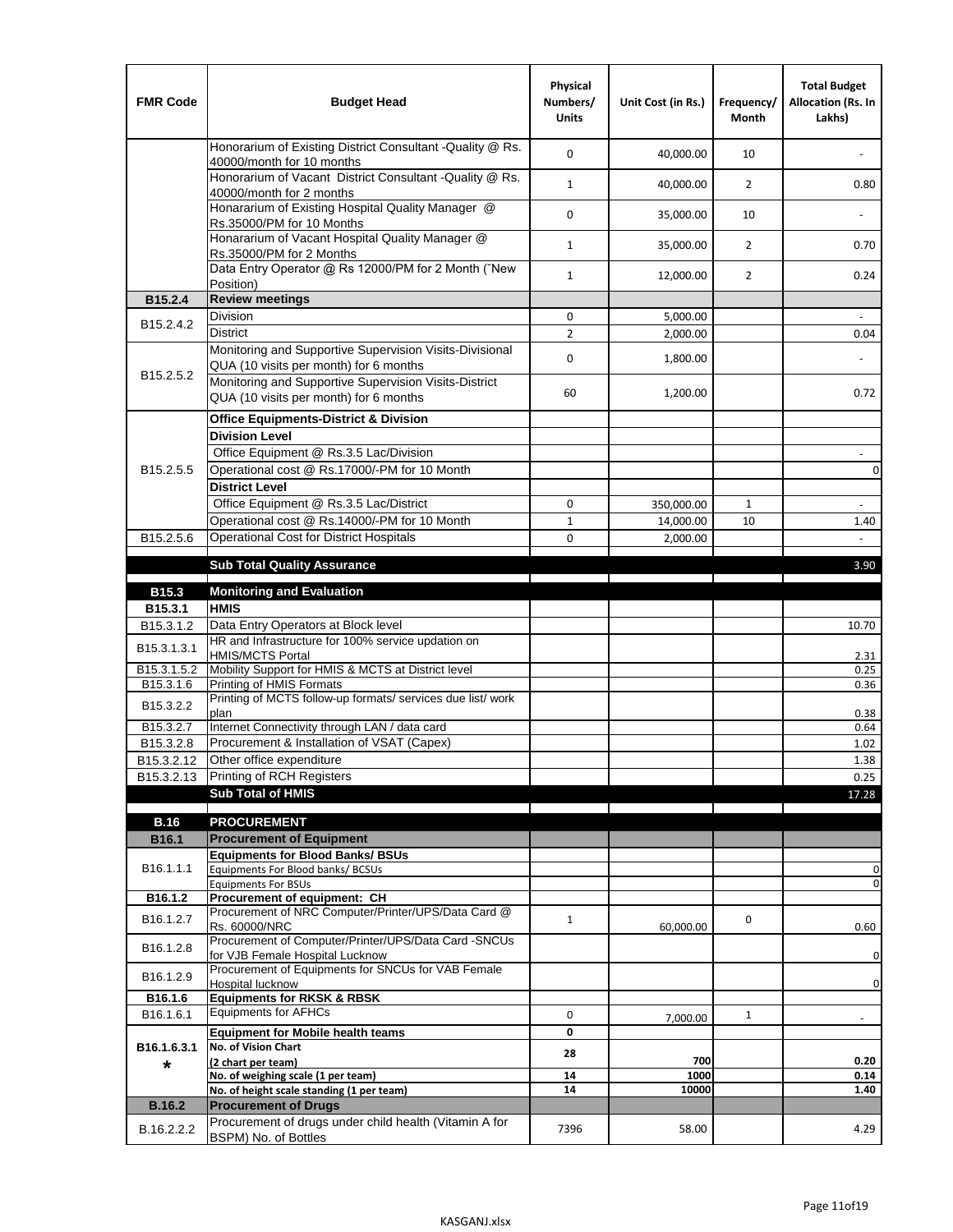| <b>FMR Code</b> | <b>Budget Head</b>                                                            | Physical<br>Numbers/<br>Units | Unit Cost (in Rs.) | Frequency/<br>Month | <b>Total Budget</b><br>Allocation (Rs. In<br>Lakhs) |
|-----------------|-------------------------------------------------------------------------------|-------------------------------|--------------------|---------------------|-----------------------------------------------------|
| B.16.2.4        | <b>Supplies for IMEP</b>                                                      |                               |                    |                     |                                                     |
| B.16.2.4.1      | Biomedical waste management - District level                                  |                               |                    |                     | 1.78                                                |
| B.16.2.4.2      | Biomedical waste management - CHC/PHC level                                   | 5                             | 13,109.00          | 12                  | 7.87                                                |
| B.16.2.4.3      | Cleaning/washing, house-keeping and laundry<br>management - District level    |                               |                    |                     | 6.77                                                |
| B.16.2.4.4      | Cleaning/washing, house-keeping and laundry<br>management - CHC/PHC level     |                               |                    |                     | 9.87                                                |
| B.16.2.4.7      | Cleanliness of Sub Centers for 6 months                                       | 161                           | 500.00             | 6                   | 4.83                                                |
| B.16.2.5.2      | Replenishment of ASHA Drug Kit<br>@300/ Working ASHA                          |                               |                    |                     | 3.09                                                |
| B.16.2.6        | <b>National Iron Plus Initiative (Drugs&amp;Supplies)</b>                     |                               |                    |                     |                                                     |
| B.16.2.6.1      | Children (6m - 60months)                                                      |                               |                    |                     |                                                     |
| B.16.2.6.1.a    | IFA Syrup (@Rs7.99paisa/50mlBottel)                                           | 175119                        | 7.99               |                     | 13.99                                               |
| B.16.2.6.2      | Children 5 - 10 years                                                         |                               |                    |                     |                                                     |
| B.16.2.6.2.a    | IFA tablet small Pink (45mg) @ Rs. 0.182 per tablet, 32 tablet per<br>child)  | 61454                         | 5.82               |                     | 3.58                                                |
| B.16.2.6.2.b    | <b>Albendazole Tablets</b>                                                    | 72890                         | 0.78               | 2                   | 1.14                                                |
| B.16.2.6.3      | <b>WIFS (10-19 years)</b>                                                     |                               |                    |                     |                                                     |
| B.16.2.6.3.a    | IFA Tablet large blue 100 mg tablet @ Rs. 1.41 per 10 tablet for 12<br>months | 102538                        | 7.33               |                     | 7.52                                                |
|                 | <b>Albendazole Tablets</b>                                                    |                               |                    |                     |                                                     |
| B.16.2.6.3.b    | For Adolescent Girls and boys (School going)                                  | 29188                         | 0.78               | $\overline{2}$      | 0.46                                                |
|                 | For Adolescent Girls (out of School)                                          | 73350                         | 0.78               | $\overline{2}$      | 1.14                                                |
| B.16.2.7        | Drugs & supplies for RBSK                                                     |                               |                    |                     |                                                     |
| B.16.2.7.1      | Medicine for Mobile health team                                               | 14                            | 5,000.00           |                     | 0.70                                                |
| <b>B.16.2.8</b> | Drugs & supplies for AYUSH<br>Blood Bags for 93 functional Blood Bank         | 18                            | 100,000.00         |                     | 18.00                                               |
| B.16.2.10       |                                                                               |                               |                    |                     | 0.17                                                |
|                 | For Diagnostics Kits for 93 functional blood bank                             |                               |                    |                     | 0.47                                                |
|                 | <b>Sub Total of Procurement</b>                                               |                               |                    |                     | 88.00                                               |
| <b>B.18</b>     | New Initiatives/ Strategic Interventions                                      |                               |                    |                     |                                                     |
| <b>B.18.2</b>   | <b>Ca Cx Screening</b>                                                        |                               |                    |                     |                                                     |
|                 |                                                                               |                               |                    |                     | 0                                                   |
|                 | 7+ Strategy<br><b>Family Planning</b>                                         |                               |                    |                     |                                                     |
| B18.4           | No of District Level Govt, COT @ Rs.30000/month for 12<br>month               | 0                             |                    | 12                  |                                                     |
|                 | Extra Incentive for Interval Sterilization @ Rs.260/case                      |                               | 30,000.00          |                     |                                                     |
|                 |                                                                               | 0                             | 260.00             |                     |                                                     |
|                 | Extra Incentive for NSV @ Rs.310/- case                                       | 0                             | 310.00             |                     |                                                     |
|                 | <b>Sub Total of New Innitiatives</b>                                          |                               |                    |                     |                                                     |
|                 |                                                                               |                               |                    |                     |                                                     |
| <b>B22</b>      | <b>Support Services</b><br><b>Support Strengthening NVBDCP</b>                |                               |                    |                     |                                                     |
|                 | Honorarium of Staff-At BRD Medical College                                    |                               |                    |                     |                                                     |
| B22.3           | Honorarium of Staff for 100 Bedded JE/AES Ward -At                            |                               |                    |                     | 0                                                   |
|                 | <b>BRD Medical College</b><br>Increament of Existing HR Catculated @ 5%       |                               |                    |                     | 0                                                   |
|                 | <b>Sub of Support Serveces</b>                                                |                               |                    |                     | 0                                                   |
|                 |                                                                               |                               |                    |                     |                                                     |
|                 |                                                                               |                               |                    |                     |                                                     |
| <b>B.23</b>     | Other Expenditures (Power Backup, Convergence etc)                            |                               |                    |                     |                                                     |
| B.23.1          | POL for Generators - District level Hospitals                                 | $\mathbf{1}$                  | 35,000.00          | 12                  | 4.20                                                |
| B.23.2          | POL for Generators - CHCs/PHCs                                                | $\overline{7}$                | 17,500.00          | 12                  | 14.70                                               |
|                 | <b>Sub Total of Power Backup</b>                                              |                               |                    |                     | 18.90                                               |
|                 |                                                                               |                               |                    |                     |                                                     |
| <b>B.24</b>     | <b>Collaboration with Medical Colleges and Knowledge</b>                      |                               |                    |                     |                                                     |
|                 | partners                                                                      |                               |                    |                     |                                                     |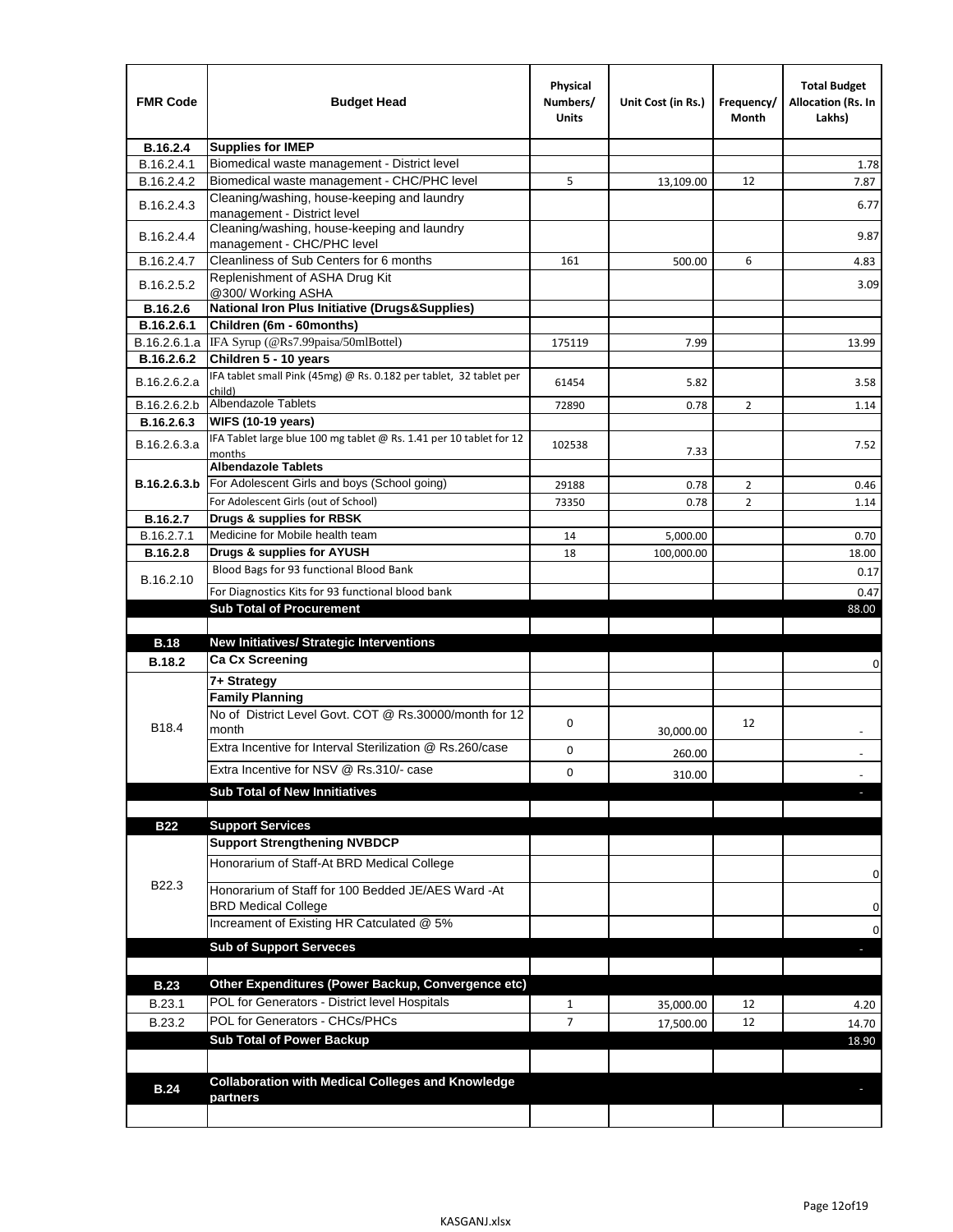| <b>FMR Code</b> | <b>Budget Head</b>                                                                               | Physical<br>Numbers/<br><b>Units</b> | Unit Cost (in Rs.) | Frequency/<br>Month | <b>Total Budget</b><br>Allocation (Rs. In<br>Lakhs) |
|-----------------|--------------------------------------------------------------------------------------------------|--------------------------------------|--------------------|---------------------|-----------------------------------------------------|
| <b>B.25</b>     | National Programme for Prevention and control of                                                 |                                      |                    |                     |                                                     |
| B.25.1          | deafness<br><b>Recurring Grant-in-aid</b>                                                        |                                      |                    |                     |                                                     |
| B.25.1.3        | <b>Manpower at District level</b>                                                                |                                      |                    |                     |                                                     |
| B.25.1.3.a      | ENT Surgeon @Rs.80,000/-pm                                                                       | 0                                    |                    |                     |                                                     |
| B.25.1.3.b      | Audiologist@Rs.30,000/-pm                                                                        | 0                                    |                    |                     |                                                     |
| B.25.1.3.c      | Audiometric Assistant@Rs.15,000/-pm                                                              | 0                                    |                    |                     |                                                     |
| B.25.1.3.d      | Instructor for Hearing Impaired Children @Rs.15,000/-pm                                          | 0                                    |                    |                     |                                                     |
| B.25.2          | Non recurring Grant-in-aid                                                                       |                                      |                    |                     |                                                     |
| B.25.2.1        | Training@Rs.10 lakh/ Distt. for 7 level training                                                 | 0                                    |                    |                     |                                                     |
| B.25.2.1.b      | District Hospital @Rs.20 lakh/Distt.                                                             | 0                                    |                    |                     |                                                     |
| B.25.2.1.c      | CHC/Sub-Divisional Hospital @Rs.50,000/- Kit                                                     | 0                                    |                    |                     |                                                     |
| B.25.2.1.d      | PHC@RS.15,000/- kit                                                                              | 0                                    |                    |                     |                                                     |
|                 |                                                                                                  |                                      |                    |                     |                                                     |
|                 | National Programme for Prevention and control of<br>deafness                                     |                                      |                    |                     |                                                     |
|                 |                                                                                                  |                                      |                    |                     |                                                     |
| <b>B.29</b>     | National Programme for Prevention and Control of                                                 |                                      |                    |                     |                                                     |
|                 | <b>Flurosis</b>                                                                                  |                                      |                    |                     |                                                     |
| B.29.2.1        | Honorarium of Consultant                                                                         | 0                                    | 40,000.00          | 6                   |                                                     |
|                 | Honorarium of Lab Technician                                                                     | 0                                    | 11,000.00          | 6                   |                                                     |
| B.29.2.2        | Health Education and Publicity                                                                   |                                      |                    |                     |                                                     |
|                 |                                                                                                  |                                      |                    |                     |                                                     |
| B.29.2.4        | Medical Management including treatment Surgery and<br>rehab-supplumetation of vitamins & minrals |                                      |                    |                     |                                                     |
|                 |                                                                                                  |                                      |                    |                     |                                                     |
|                 | <b>Sub Total of Flurisis</b>                                                                     |                                      |                    |                     | ь                                                   |
|                 |                                                                                                  |                                      |                    |                     |                                                     |
|                 | <b>Total of Mission Flexipool</b>                                                                |                                      |                    |                     | 644.96                                              |
|                 |                                                                                                  |                                      |                    |                     |                                                     |
| C               | <b>IMMUNISATION</b>                                                                              |                                      |                    |                     |                                                     |
| C.1             | RI strengthening project (Review meeting, Mobility                                               |                                      |                    |                     |                                                     |
|                 | support. Outreach services etc)                                                                  |                                      |                    |                     |                                                     |
| C.1.a           | Mobility Support for supervision for distict level officers.                                     | 1                                    | 250,000.00         |                     | 2.50                                                |
| C.1.c           | Printing and dissemination of Immunization cards, tally                                          | 46220                                | 10.00              |                     | 4.62                                                |
|                 | sheets, monitoring forms etc.<br>Quarterly review meetings exclusive for RI at district level    |                                      |                    |                     |                                                     |
| C.1.e           | with Block MOs, CDPO, and other stake holders                                                    | 28                                   | 500.00             |                     | 0.14                                                |
| C.1.f           | Quarterly review meetings exclusive for RI at block                                              | 4600                                 | 75.00              |                     | 3.45                                                |
|                 | Focus on slum & underserved areas in urban                                                       |                                      |                    |                     |                                                     |
| C.1.g           | areas/alternative vaccinator for slums (only where regular                                       | 36                                   | 2,100.00           |                     | 0.76                                                |
|                 | ANM under NUHM not engaged) Rs. 450/- per session for<br>4 session and Rs. 300/- contingency.    |                                      |                    |                     |                                                     |
|                 | Mobilization of children through ASHA or other mobilizers                                        |                                      |                    |                     |                                                     |
| C.1.h           |                                                                                                  | 16320                                | 150.00             |                     | 24.48                                               |
| C.1.i           | Alternative vaccine delivery in hard to reach areas                                              | 4896                                 | 150.00             |                     | 7.34                                                |
| $C.1$ .j        | Alternative Vaccine Deliery in other areas<br>To develop microplan at sub-centre level           | 11424                                | 75.00              |                     | 8.57                                                |
| C.1.k           | For consolidation of micro plans at block level/PHC @ Rs.                                        | 170                                  | 100.00             |                     | 0.17                                                |
| C.1.1           | 1000/- and District level @ Rs.2000/-                                                            |                                      |                    |                     | 0.09                                                |
| C.1.m           | POL for vaccine delivery from State to district and from                                         | $\mathbf{1}$                         |                    |                     | 1.50                                                |
|                 | district to PHC/CHCs<br>Consumables for computer including provision for internet                |                                      | 150,000.00         |                     |                                                     |
| C.1.n           | access                                                                                           | $\mathbf{1}$                         | 400.00             | 12                  | 0.05                                                |
| C.1.o           | Red/Black plastic bags etc.                                                                      | 16320                                | 6.00               |                     | 0.98                                                |
| C.1.p           | Hub Cutter/Bleach/Hypochlorite solution/ Twin bucket @                                           | 9                                    | 1,200.00           |                     | 0.11                                                |
|                 | Rs. 1200/- for 2 Buckets<br><b>Safety Pits</b>                                                   | 4                                    | 5,250.00           |                     | 0.21                                                |
| C.1.q           | <b>State specific requirement</b>                                                                |                                      |                    |                     |                                                     |
|                 |                                                                                                  |                                      |                    |                     |                                                     |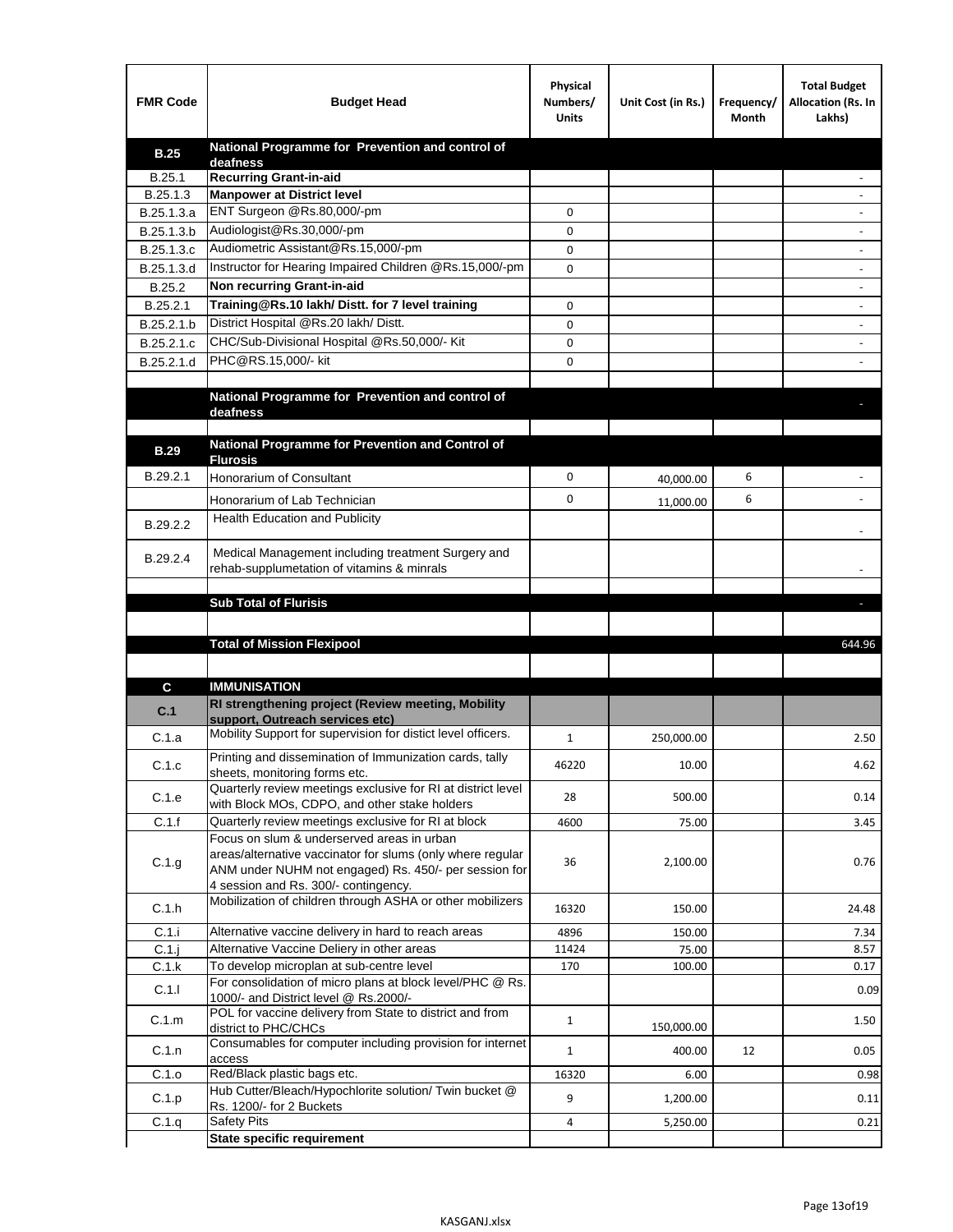| <b>FMR Code</b> | <b>Budget Head</b>                                                                                                                                                              | Physical<br>Numbers/<br><b>Units</b> | Unit Cost (in Rs.) | Frequency/<br>Month | <b>Total Budget</b><br><b>Allocation (Rs. In</b><br>Lakhs) |
|-----------------|---------------------------------------------------------------------------------------------------------------------------------------------------------------------------------|--------------------------------------|--------------------|---------------------|------------------------------------------------------------|
|                 | Funds for annual maintenance operation of WIC/WIF at<br>state and division level                                                                                                | $\mathbf 0$                          | 40,000.00          |                     | 0.00                                                       |
|                 | Electricity bill for WIC/WIF at state and division level                                                                                                                        | $\mathbf 0$                          | 100,000.00         |                     | 0.00                                                       |
| C.1.r           | POL for generators & operational expenses at divisional                                                                                                                         | $\mathbf 0$                          |                    |                     |                                                            |
|                 | vaccine storage and state vaccine store                                                                                                                                         |                                      | 200,000.00         |                     | 0.00                                                       |
|                 | POL for generators & operational expenses at district<br>level vaccine storage points and other cold chain points                                                               | $\mathbf{1}$                         | 120,000.00         |                     | 1.20                                                       |
|                 | <b>AEFI Kits</b>                                                                                                                                                                |                                      |                    |                     | 0.09                                                       |
| C.1.s           | Teeka Express Operational Cost                                                                                                                                                  |                                      |                    |                     |                                                            |
| C.2             | <b>Salary of Contractual Staffs</b>                                                                                                                                             |                                      |                    |                     |                                                            |
| C.2.2           | Honorarium for Computer Assistants support for District<br>level                                                                                                                | $\mathbf{1}$                         | 12,127.00          | 12                  | 1.46                                                       |
| C.3             | <b>Training under Immunisation</b>                                                                                                                                              |                                      |                    |                     |                                                            |
|                 | District level Orientation training including Hep B, Measles                                                                                                                    |                                      |                    |                     |                                                            |
| C.3.1           | & JE(wherever required) for 2 days ANM, Multi Purpose<br>Health Worker (Male), LHV, Health Assistant<br>(Male/Female), Nurse MidWives, BEEs & other staff (as<br>per RCH norms) | 7                                    | 46,200.00          |                     | 3.23                                                       |
| C.3.2           | Three day training including Hep B, Measles & JE<br>(wherever required) of Medical Officers of RI using<br>revised MO training module)                                          | $\mathbf 0$                          | 65,600.00          |                     | 0.00                                                       |
| C.3.4           | Two days cold chain handlers training for block level cold<br>chain hadlers by State and district cold chain officers                                                           | 0.00                                 |                    |                     | 0.19                                                       |
| C.3.5           | One day training of block level data handlers by DIOs and<br>District cold chain officer                                                                                        | 8                                    | 500.00             |                     | 0.04                                                       |
|                 | <b>Cold chain maintenance</b>                                                                                                                                                   |                                      |                    |                     |                                                            |
|                 | Cold chain maintenance for CHC/PHC @ Rs. 750/- per                                                                                                                              | 8                                    |                    |                     | 0.06                                                       |
| C.4             | unit                                                                                                                                                                            |                                      | 750.00             |                     |                                                            |
|                 | Cold chain maintenance for District level @ Rs. 15000/-<br>per district                                                                                                         | $\mathbf{1}$                         | 15,000.00          |                     | 0.15                                                       |
| C.5             | <b>ASHA Incentive</b>                                                                                                                                                           | 34064                                | 150                |                     | 51.096                                                     |
|                 | Mobility support for outreach areas for 25 disdtricts                                                                                                                           |                                      |                    |                     |                                                            |
|                 | Mobility support for HRG/ construction sites                                                                                                                                    |                                      |                    |                     |                                                            |
|                 | Sub Total of RI                                                                                                                                                                 |                                      |                    |                     | 112.48194                                                  |
|                 |                                                                                                                                                                                 |                                      |                    |                     |                                                            |
| D               | <b>National Iodine Deficiency Disorders Control</b><br>Programme (NIDDCP)                                                                                                       |                                      |                    |                     |                                                            |
| D.3             | <b>Health Education and Publicity</b>                                                                                                                                           |                                      |                    |                     | 0.10                                                       |
|                 |                                                                                                                                                                                 |                                      |                    |                     |                                                            |
|                 | <b>GRAND TOTAL (A+B+C+D)</b>                                                                                                                                                    |                                      |                    |                     | 1,983.49                                                   |
|                 | <b>National Disease Control Programme (NDCP)</b>                                                                                                                                |                                      |                    |                     |                                                            |
|                 |                                                                                                                                                                                 |                                      |                    |                     |                                                            |
|                 | <b>INTEGRATED DISEASE SURVEILLANCE</b>                                                                                                                                          |                                      |                    |                     |                                                            |
| Е<br>E.1        | <b>PROGRAMME (IDSP)</b><br><b>REMUNERATION FOR CONTRACTUAL HUMAN</b><br><b>RESOURCE</b>                                                                                         |                                      |                    |                     |                                                            |
| E.1.9           | District Epidemiologists                                                                                                                                                        |                                      |                    |                     | 1.65                                                       |
| E.1.10          | District Microbiologist at District labs                                                                                                                                        |                                      |                    |                     |                                                            |
| E.1.11          | District Data Manager                                                                                                                                                           |                                      |                    |                     | 0.61                                                       |
| E.1.12          | Data Entry Operator*                                                                                                                                                            |                                      |                    |                     | 1.51                                                       |
| E.1.13          | Others if any (pl specify)                                                                                                                                                      |                                      |                    |                     | $\omega$                                                   |
| E.2             | <b>TRAINING</b><br>Training at State/District Level (1 batch = 20                                                                                                               |                                      |                    |                     |                                                            |
|                 | participants)                                                                                                                                                                   |                                      |                    |                     |                                                            |
| E.2.3           | Hospital Pharmacists/Nurses Training (1 day)                                                                                                                                    |                                      |                    |                     |                                                            |
| E.3             | <b>LABORATORY SUPPORT</b>                                                                                                                                                       |                                      |                    |                     |                                                            |
|                 | <b>District Public Health Laboratory Strengthening</b>                                                                                                                          |                                      |                    |                     |                                                            |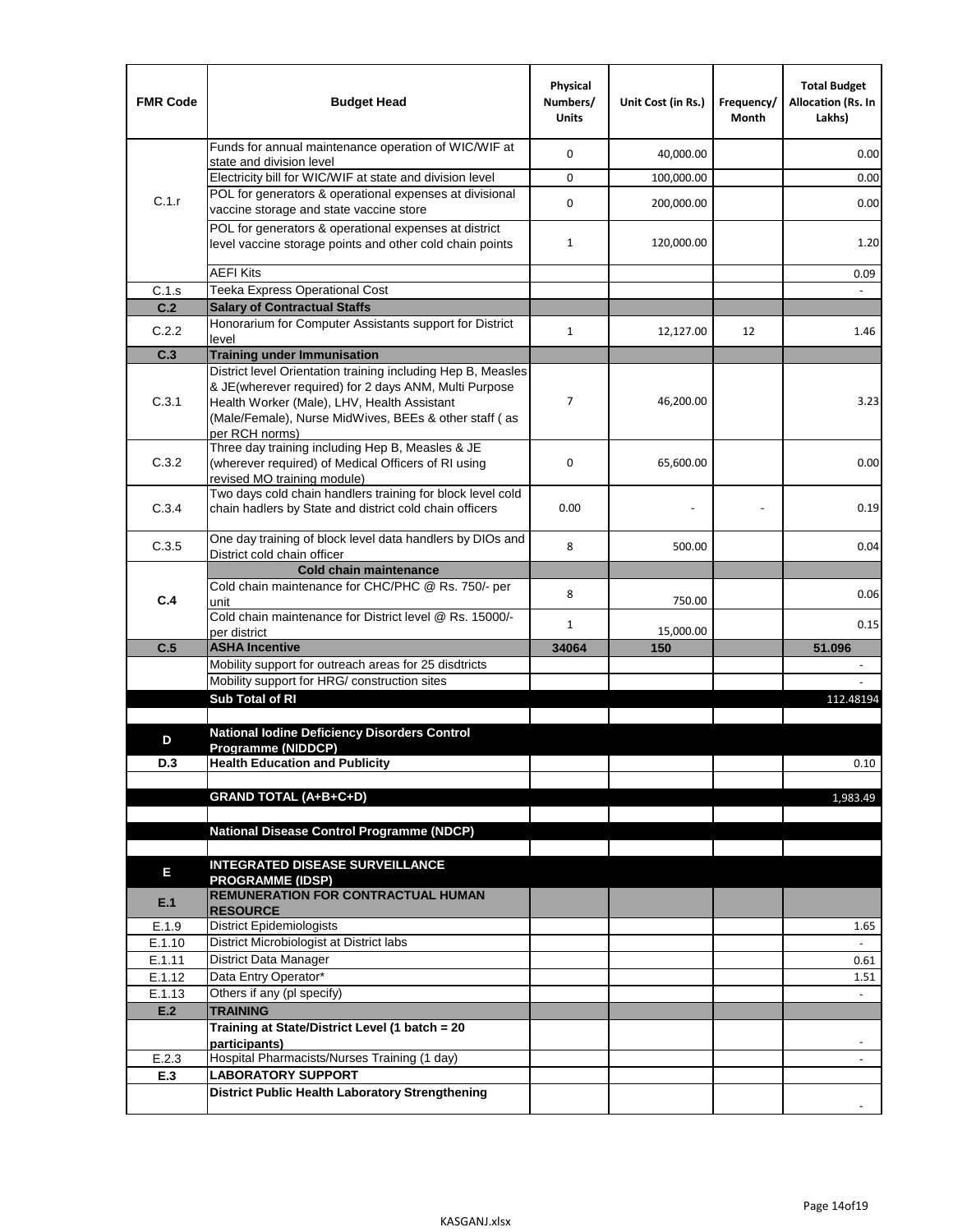| <b>FMR Code</b>       | <b>Budget Head</b>                                                                                                                                                                                                                                | Physical<br>Numbers/<br><b>Units</b> | Unit Cost (in Rs.) | Frequency/<br><b>Month</b> | <b>Total Budget</b><br><b>Allocation (Rs. In</b><br>Lakhs) |
|-----------------------|---------------------------------------------------------------------------------------------------------------------------------------------------------------------------------------------------------------------------------------------------|--------------------------------------|--------------------|----------------------------|------------------------------------------------------------|
| E.3.5                 | Expenses on account of consumables, operating<br>expenses, office expenses, transport of samples,<br>miscellaneous etc.                                                                                                                           |                                      |                    |                            |                                                            |
| E.4                   | <b>OPERATIONAL COSTS</b>                                                                                                                                                                                                                          |                                      |                    |                            |                                                            |
| E.4.1                 | MOBILITY: Travel Cost, POL, mobility cost at SSU & DSU                                                                                                                                                                                            |                                      |                    |                            |                                                            |
|                       | on need basis                                                                                                                                                                                                                                     |                                      |                    |                            | 0.40                                                       |
| E.4.2                 | Office expenses on telephone, fax, Broadband Expenses,<br>Weekly Alert Bulletin/Annual Disease Surveillance report,<br>minor repairs and AMC of IT/office equipment supplied<br>under IDSP, Meetings and other miscellenious<br>expenditures etc. |                                      |                    |                            | 1.10                                                       |
|                       | Sub Total of IDSP                                                                                                                                                                                                                                 |                                      |                    |                            | 5.27                                                       |
|                       |                                                                                                                                                                                                                                                   |                                      |                    |                            |                                                            |
| F                     | <b>NVBDCP</b>                                                                                                                                                                                                                                     |                                      |                    |                            |                                                            |
|                       |                                                                                                                                                                                                                                                   |                                      |                    |                            |                                                            |
| F.1.1                 | <b>Malaria</b>                                                                                                                                                                                                                                    |                                      |                    |                            |                                                            |
| F.1.1.a               | <b>Contractual Payments</b>                                                                                                                                                                                                                       |                                      |                    |                            |                                                            |
| F.1.1.a.i             | <b>MPW</b> contractual<br>District VBD Consultant 18 nos. (Non-Project States) @ Rs                                                                                                                                                               |                                      |                    |                            |                                                            |
| F.1.1.a.iv            | 22895 pm.for 6 months (Rs 1.37 lakhs per consulatant per<br>year)                                                                                                                                                                                 |                                      |                    |                            | $\overline{\phantom{a}}$                                   |
|                       | VBD Consultant 1 no. (preferably entomologist) @ Rs 22500                                                                                                                                                                                         |                                      |                    |                            |                                                            |
| F.1.1.a.vii           | p.m. for 6 months                                                                                                                                                                                                                                 |                                      |                    |                            |                                                            |
| F.1.1.b               | <b>ASHA Incentive</b>                                                                                                                                                                                                                             |                                      |                    |                            | 0.20                                                       |
| F.1.1.c               | <b>Operational Cost</b>                                                                                                                                                                                                                           |                                      |                    |                            |                                                            |
| F.1.1.c.ii            | Operational cost for IRS                                                                                                                                                                                                                          |                                      |                    |                            | 0.20                                                       |
| F.1.1.e<br>F.1.1.f    | <b>IEC/BCC</b><br>PPP / NGO and Intersectoral Convergence                                                                                                                                                                                         |                                      |                    |                            | 0.85<br>$\mathbb{L}$                                       |
| F.1.1.g               | <b>Training / Capacity Building</b>                                                                                                                                                                                                               |                                      |                    |                            | 1.10                                                       |
| F.1.1.h               | <b>Zonal Entomological units</b>                                                                                                                                                                                                                  |                                      |                    |                            |                                                            |
|                       |                                                                                                                                                                                                                                                   |                                      |                    |                            |                                                            |
|                       | <b>Sub total of Malaria</b>                                                                                                                                                                                                                       |                                      |                    |                            | 2.35                                                       |
|                       |                                                                                                                                                                                                                                                   |                                      |                    |                            |                                                            |
| F.1.2                 | Dengue & Chikungunya                                                                                                                                                                                                                              |                                      |                    |                            |                                                            |
| F.1.2.a<br>F.1.2.a(i) | Strengthening surveillance (As per GOI approval)<br>Apex Referral Labs recurrent                                                                                                                                                                  |                                      |                    |                            |                                                            |
| F.1.2.a(ii)           | Sentinel surveillance Hospital recurrent                                                                                                                                                                                                          |                                      |                    |                            | $\sim$                                                     |
|                       | Vector Control, environmental management & fogging                                                                                                                                                                                                |                                      |                    |                            |                                                            |
| F.1.2.f               | machine                                                                                                                                                                                                                                           |                                      |                    |                            | 1.00                                                       |
|                       | Dengue & Chikungunya                                                                                                                                                                                                                              |                                      |                    |                            | 1.00                                                       |
|                       |                                                                                                                                                                                                                                                   |                                      |                    |                            |                                                            |
| F.1.4                 | <b>Lymphatic Filariasis</b>                                                                                                                                                                                                                       |                                      |                    |                            |                                                            |
|                       | State Task Force, State Technical Advisory Committee meeting,<br>printing of forms/registers, mobility support, district                                                                                                                          |                                      |                    |                            |                                                            |
|                       | coordination meeting, sensitization of media etc., morbidity                                                                                                                                                                                      |                                      |                    |                            |                                                            |
| F.1.4.a               | management, monitoring & supervision and mobility support                                                                                                                                                                                         |                                      |                    |                            |                                                            |
|                       | for Rapid Response Team and contingency support<br>(16)                                                                                                                                                                                           |                                      |                    |                            |                                                            |
|                       | districts only)                                                                                                                                                                                                                                   |                                      |                    |                            |                                                            |
| F.1.4.b               | Microfilaria Survey (16 districts only)                                                                                                                                                                                                           |                                      |                    |                            |                                                            |
| F.1.4.c               | Monitoring & Evaluation (Post MDA assessment by medical<br>colleges (Govt. & private)/ICMR institutions ) (16 districts only)                                                                                                                     |                                      |                    |                            |                                                            |
|                       | Training/sensitization of district level officers on ELF and drug                                                                                                                                                                                 |                                      |                    |                            |                                                            |
| F.1.4.d               | distributors including peripheral health workers(16 districts                                                                                                                                                                                     |                                      |                    |                            |                                                            |
|                       | only)                                                                                                                                                                                                                                             |                                      |                    |                            |                                                            |
|                       | Specific IEC/BCC at state, district, PHC, Sub-centre and village                                                                                                                                                                                  |                                      |                    |                            |                                                            |
| F.1.4.e               | level including VHSC/GKs for community mobilization efforts to                                                                                                                                                                                    |                                      |                    |                            |                                                            |
|                       | realize the desired drug compliance of 85% during MDA (16                                                                                                                                                                                         |                                      |                    |                            |                                                            |
|                       | districts only)                                                                                                                                                                                                                                   |                                      |                    |                            |                                                            |
| F.1.4.f               | Honorarium for Drug Distribution including ASHAs and<br>supervisors involved in MDA<br>(16 districts only)                                                                                                                                        |                                      |                    |                            |                                                            |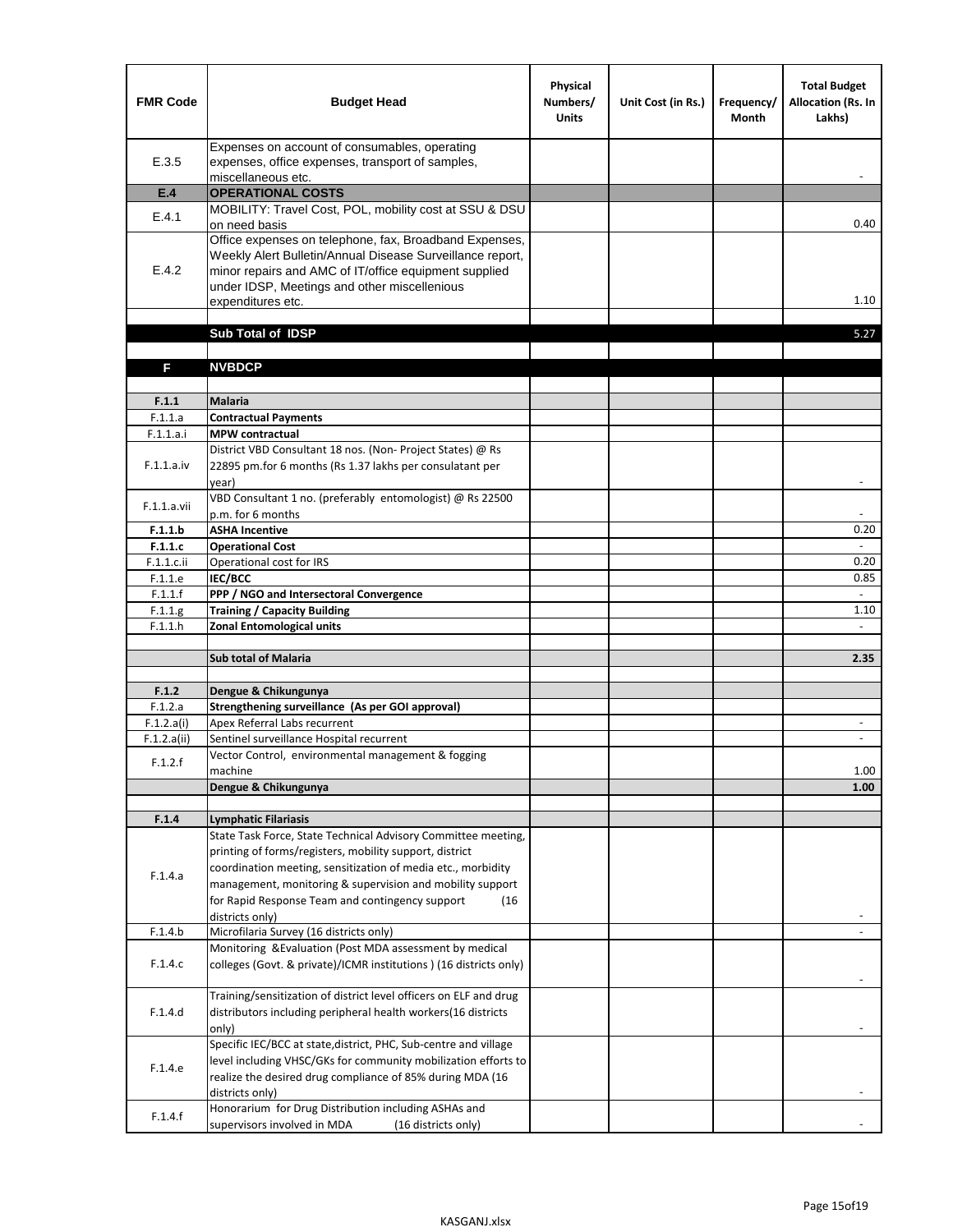| <b>FMR Code</b>    | <b>Budget Head</b>                                                                             | Physical<br>Numbers/<br><b>Units</b> | Unit Cost (in Rs.) | Frequency/<br>Month | <b>Total Budget</b><br><b>Allocation (Rs. In</b><br>Lakhs) |
|--------------------|------------------------------------------------------------------------------------------------|--------------------------------------|--------------------|---------------------|------------------------------------------------------------|
| F.1.4.g.           | Verification and validation for stoppage of MDA in LF endemic<br>districts (17 Districts)      |                                      |                    |                     |                                                            |
| F.1.4.g.i          | a) Additional MF Survey                                                                        |                                      |                    |                     |                                                            |
| F.1.4.g.ii         | b) ICT Survey                                                                                  |                                      |                    |                     |                                                            |
| $F.1.4.g.$ iii     | c) ICT Cost                                                                                    |                                      |                    |                     |                                                            |
| F.1.4.h            | Verification of LF endemicity in non-endemic districts (24<br>Districts)                       |                                      |                    |                     |                                                            |
| F.1.4.h.i          | a) Lymphoedema & Hydrocele Survey                                                              |                                      |                    |                     |                                                            |
|                    | <b>Lymphatic Filariasis</b>                                                                    |                                      |                    |                     |                                                            |
|                    |                                                                                                |                                      |                    |                     |                                                            |
| F.1.5              | Kala-azar                                                                                      |                                      |                    |                     |                                                            |
| F.1.5              | Case search/ Camp Approach                                                                     |                                      |                    |                     | $\overline{\phantom{a}}$                                   |
| F.1.5.a            | Spray Pumps & accessories                                                                      |                                      |                    |                     |                                                            |
| F.1.5.b            | Operational cost for spray including spray wages                                               |                                      |                    |                     |                                                            |
| F.1.5.c            | Mobility/POL/supervision                                                                       |                                      |                    |                     | $\overline{\phantom{a}}$                                   |
| F.1.5.d            | Monitoring & Evaluation                                                                        |                                      |                    |                     |                                                            |
| F.1.5.e            | Training for spraying                                                                          |                                      |                    |                     | $\overline{\phantom{a}}$                                   |
| F.1.5.f            | IEC/BCC/Advocacy<br>Incentive to ASHA                                                          |                                      |                    |                     | $\overline{\phantom{a}}$                                   |
| F.1.5.g<br>F.1.5.h | Loss of Wages                                                                                  |                                      |                    |                     | $\overline{\phantom{a}}$                                   |
| F.1.5.i            | Free Diet                                                                                      |                                      |                    |                     |                                                            |
|                    |                                                                                                |                                      |                    |                     |                                                            |
|                    | Kala-azar                                                                                      |                                      |                    |                     |                                                            |
|                    |                                                                                                |                                      |                    |                     |                                                            |
| F.6                | Cash grant for decentralized commodities                                                       |                                      |                    |                     | 4.00                                                       |
|                    | <b>Sub Total of NVB DCP</b>                                                                    |                                      |                    |                     | 7.35                                                       |
|                    |                                                                                                |                                      |                    |                     |                                                            |
| G                  | <b>NLEP</b>                                                                                    |                                      |                    |                     |                                                            |
| G 1.               | Improved early case detection<br>Incentive to ASHA                                             |                                      |                    |                     |                                                            |
| G 1.1              | Incentive for Case detection by ASHA/AWW/Volunteers                                            |                                      |                    |                     |                                                            |
|                    | etc.diagnosis @ Rs. 250 per case                                                               | 44                                   | 250.00             |                     | 0.11                                                       |
|                    | Incentive for timely cure of MB cases @ Rs. 600 per case                                       | 4                                    | 600.00             |                     | 0.02                                                       |
|                    | Incentive for timely cure of PB cases @ Rs. 400 per case                                       | 5                                    | 400.00             |                     | 0.02                                                       |
| G1.1 a             | Sensitization of ASHA                                                                          | 200                                  | 100.00             |                     | 0.20                                                       |
| G <sub>2</sub>     | Improved case management                                                                       |                                      |                    |                     |                                                            |
|                    | DPMR Services, (MCR footwear, Aids and appliances,                                             |                                      |                    |                     |                                                            |
|                    | Welfare allowance to BPL patients for RCS, Support                                             |                                      |                    |                     |                                                            |
|                    | to govt. institutions for RCS)                                                                 |                                      |                    |                     |                                                            |
|                    | Cost of MCR / Protective footwear@ Rs.300/-                                                    | 50                                   | 300.00             |                     | 0.15                                                       |
|                    | Amount for Aids/ appliances/ self care kits/ patient welfare                                   |                                      |                    |                     |                                                            |
| G 2.1              | items etc.                                                                                     |                                      |                    |                     | 0.17                                                       |
|                    | Patients for RCS to be paid welfare allowance @ Rs. 8000/-                                     | 0                                    | 8,000.00           |                     |                                                            |
|                    | No. of RCS to be paid for as Support to govt. institutions for                                 |                                      |                    |                     |                                                            |
|                    | RCS @5000/-                                                                                    | 0                                    | 5,000.00           |                     |                                                            |
|                    |                                                                                                |                                      |                    |                     |                                                            |
| G 2.2              | Urban L:eprosy Control, (Mega city - 0, Medium city (1) -<br>3 , Med. City (2)-1 Township -19) |                                      |                    |                     |                                                            |
| G 2.3              | <b>Material &amp; Supplies</b>                                                                 |                                      |                    |                     | $\overline{\phantom{a}}$                                   |
|                    | Supportive drugs                                                                               |                                      |                    |                     |                                                            |
| G 2.3.i            |                                                                                                |                                      |                    |                     | 0.75                                                       |
|                    | Lab. reagents & equipments                                                                     |                                      |                    |                     | 0.05                                                       |
|                    | Printing works                                                                                 |                                      |                    |                     | 0.20                                                       |
| G <sub>3</sub>     | <b>Stigma Reduced</b><br>Mass media, Outdoor media, Rural media, Advocacy                      |                                      |                    |                     |                                                            |
| G 3.1              | media                                                                                          |                                      |                    |                     | 0.98                                                       |
| G 5.               | Monitoring, Supervision and Evaluation System<br>improved                                      |                                      |                    |                     |                                                            |
| G 5.1              | <b>Travel Cost and Review Meeting</b>                                                          |                                      |                    |                     |                                                            |
| G 5.1.ii           | travel expenses - Contractual Staff at District level                                          |                                      |                    |                     | 0.07                                                       |
|                    |                                                                                                |                                      |                    |                     |                                                            |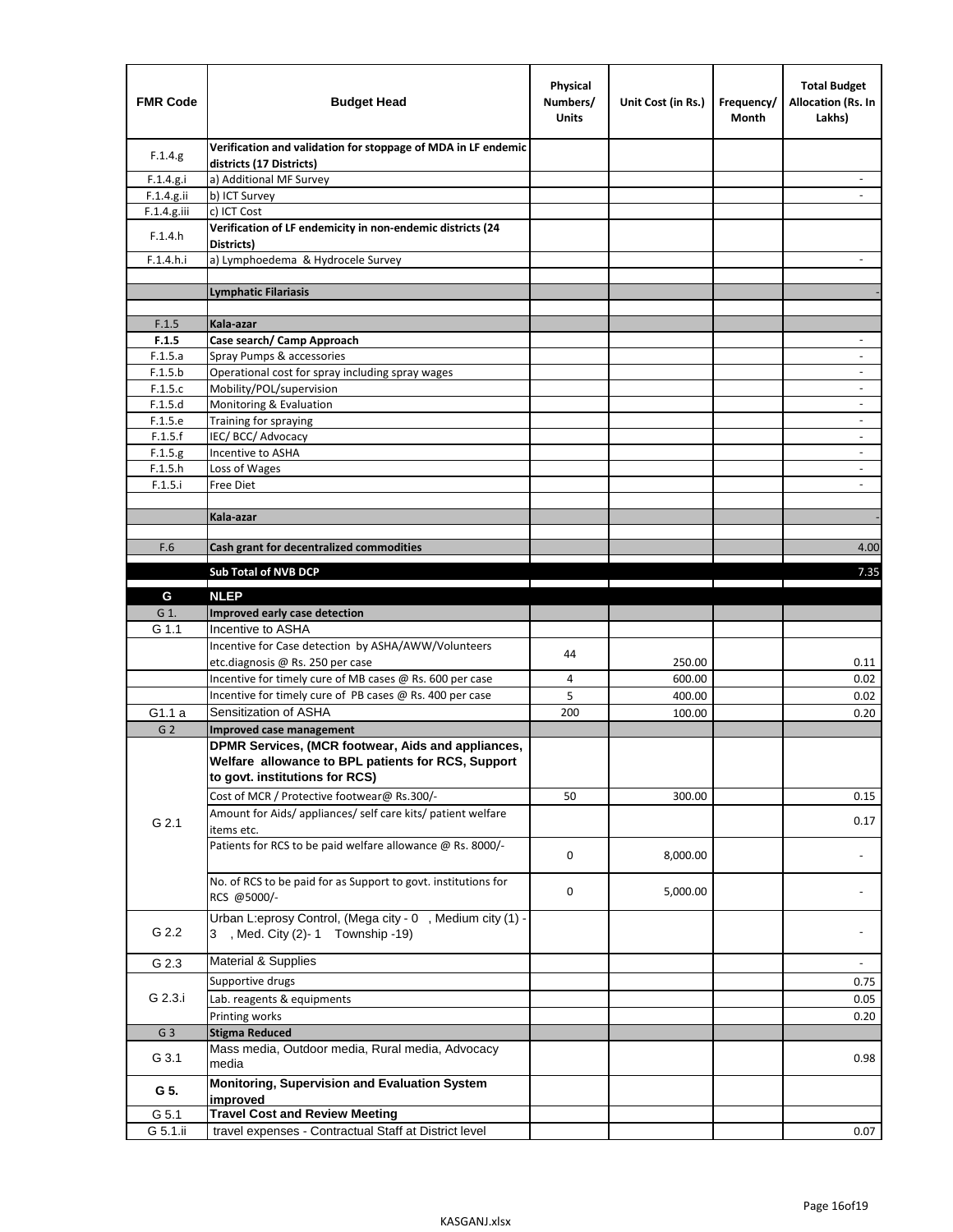| <b>FMR Code</b> | <b>Budget Head</b>                                                                                              | Physical<br>Numbers/<br><b>Units</b> | Unit Cost (in Rs.) | Frequency/<br>Month | <b>Total Budget</b><br>Allocation (Rs. In<br>Lakhs) |
|-----------------|-----------------------------------------------------------------------------------------------------------------|--------------------------------------|--------------------|---------------------|-----------------------------------------------------|
| G 5.2           | <b>Office Operation &amp; Maintenance</b>                                                                       |                                      |                    |                     |                                                     |
| G 5.2.i         | Office operation - State Cell                                                                                   |                                      |                    |                     |                                                     |
| G 5.2.ii        | Office operation - District Cell                                                                                |                                      |                    |                     | 0.35                                                |
| G 5.2 .iii      | Office equipment maint. State                                                                                   |                                      |                    |                     |                                                     |
| G 5.4           | <b>Vehicle Hiring and POL</b>                                                                                   |                                      |                    |                     |                                                     |
| G 5.4.ii        | <b>District Cell</b>                                                                                            |                                      |                    |                     | 0.30                                                |
| G 6.2           | <b>Contractual Staff at Disrrict &amp; block level</b>                                                          |                                      |                    |                     |                                                     |
|                 | <b>District Leprosy Consultant</b>                                                                              | 0                                    | 33,000.00          | 12                  |                                                     |
| G 6.2.ii        | Physio Therapist                                                                                                | 0                                    | 27,500.00          | 12                  | $\overline{\phantom{a}}$                            |
|                 | Contractual Staff Para Medical Worker, (PMW @ 17600pm)                                                          | $\overline{2}$                       | 17,600.00          | 12                  | 4.22                                                |
| G 7.            | <b>Others</b>                                                                                                   |                                      |                    |                     |                                                     |
| G 7.1           | Travel expenses for regular staff for specific programme /<br>training need, awards etc                         |                                      |                    |                     | 0.16                                                |
|                 | HR increment calculated $@$ 5% for above approvals                                                              |                                      |                    |                     | 0.21                                                |
|                 | Sub Total NLEP                                                                                                  |                                      |                    |                     | 7.97                                                |
|                 |                                                                                                                 |                                      |                    |                     |                                                     |
| Н               | <b>RNTCP</b>                                                                                                    |                                      |                    |                     |                                                     |
| H.1             | Civil Works                                                                                                     |                                      |                    |                     | 1.65                                                |
| H.2             | Laboratory Materials                                                                                            |                                      |                    |                     | 4.78                                                |
| H.3             | Honorarium/Counselling Charges                                                                                  |                                      |                    |                     | 15.23                                               |
| H.4             | <b>ACSM</b>                                                                                                     |                                      |                    |                     | 2.54                                                |
| H.5             | <b>Equipment Maintenance</b>                                                                                    |                                      |                    |                     | 1.48                                                |
| H.6             | Training                                                                                                        |                                      |                    |                     | 2.76                                                |
| H.7             | Vehicle Operation(POL & Manitainance)                                                                           |                                      |                    |                     | 4.90                                                |
| H.8             | Vehicle hiring                                                                                                  |                                      |                    |                     | 5.94                                                |
| H.9             | Public Private Mix(PP/NGO Support)                                                                              |                                      |                    |                     | 7.21                                                |
| H.10            | <b>Medical Colleges</b>                                                                                         |                                      |                    |                     | $\omega$                                            |
| H.11            | Office Operation (Miscellaneous)                                                                                |                                      |                    |                     | 1.34                                                |
| H.12            | <b>Contractual Services</b>                                                                                     |                                      |                    |                     | 50.80                                               |
| H.13            | Printing                                                                                                        |                                      |                    |                     | 1.22                                                |
| H.15            | Procurement of Drugs                                                                                            |                                      |                    |                     | 0.72                                                |
| H.16            | Procurement of Vehicles                                                                                         |                                      |                    |                     | $\omega$                                            |
| H.17            | Procurement of Equipments                                                                                       |                                      |                    |                     | 0.75                                                |
| H.18            | Patient Support & Transportation Charges                                                                        |                                      |                    |                     | 3.86                                                |
| H.19            | Supervision and Monitoring                                                                                      |                                      |                    |                     | 3.67                                                |
|                 | <b>Grand Total</b>                                                                                              |                                      |                    |                     | 108.86                                              |
|                 |                                                                                                                 |                                      |                    |                     |                                                     |
|                 | <b>Total of NDCP</b>                                                                                            |                                      |                    |                     | 129.46                                              |
|                 | Non Communicable Disease Control Programme (NCD)                                                                |                                      |                    |                     |                                                     |
| Т               | National Programme for Control of Blindness (NPCB)                                                              |                                      |                    |                     | ÷.                                                  |
| 1.1             | <b>Recurring Grant-in aid</b>                                                                                   |                                      |                    |                     |                                                     |
|                 | Reimbursement for cataract operation for NGO and                                                                |                                      |                    |                     |                                                     |
| 1.1.1           | Private Practitioners as per NGO norms @Rs.1000/-                                                               |                                      |                    |                     | 7.16                                                |
| 1.1.1A          | Assistance for consumables/drugs/medicines to the<br>Govt./District Hospital for Cat sx etc.@ Rs.450/- per case |                                      |                    |                     | 2.60                                                |
| 1.1.2           | <b>Other Eye Diseases</b>                                                                                       |                                      |                    |                     |                                                     |
| 1.1.3           | Screening and free spectacles to school children @                                                              |                                      |                    |                     | 2.67                                                |
|                 | Rs.275/- per case                                                                                               |                                      |                    |                     |                                                     |
| 1.1.4           | Screening and free spectacles for near work to Old<br>Person (New component) @Rs.100/- per case                 |                                      |                    |                     | 0.72                                                |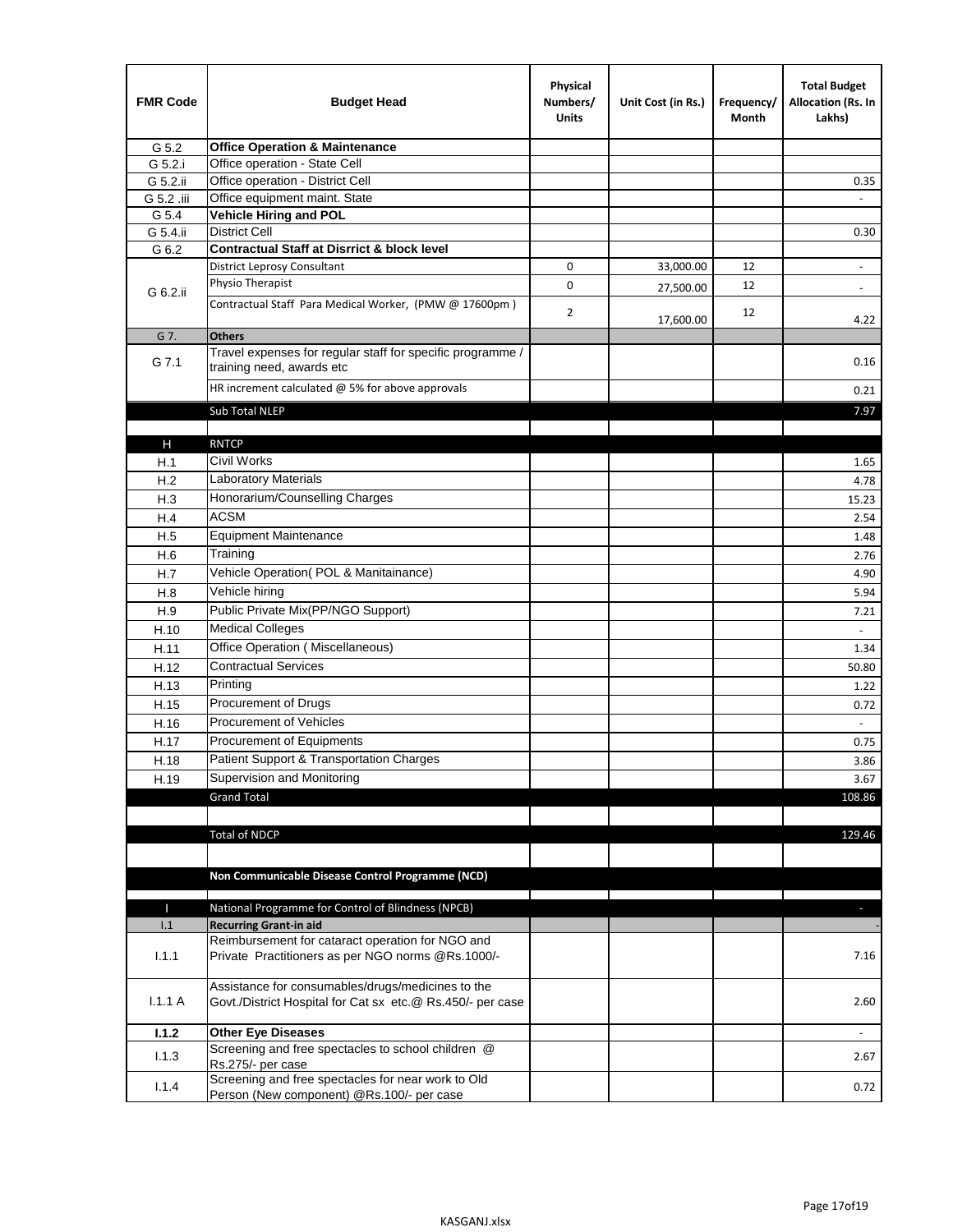| <b>FMR Code</b> | <b>Budget Head</b>                                                                                                                                      | Physical<br>Numbers/<br><b>Units</b> | Unit Cost (in Rs.) | Frequency/<br>Month | <b>Total Budget</b><br>Allocation (Rs. In<br>Lakhs) |
|-----------------|---------------------------------------------------------------------------------------------------------------------------------------------------------|--------------------------------------|--------------------|---------------------|-----------------------------------------------------|
| 1.1.5           | Recurring GIA to Eye Bank @ Rs.2000/- per pair(Eye<br>Bank will reimburse to Eye Donation Centre for eye<br>collected by them @ Rs.1000/- per pair)     |                                      |                    |                     |                                                     |
| 1.2             | Non Recurring Grant -in-Aid                                                                                                                             |                                      |                    |                     |                                                     |
| 1.2.2.          | Grant-in-aid for Sub Divisional Hospitals @ Rs.20 lakh                                                                                                  |                                      |                    |                     |                                                     |
| 1.2.3           | For Vision Centre (PHC) (Govt. + NGO) @ Rs.1 lakh                                                                                                       |                                      |                    |                     |                                                     |
| 1.2.4           | For Eye Bank Rs.25 lakh                                                                                                                                 |                                      |                    |                     | $\blacksquare$                                      |
| 1.3             | <b>Contractual Man Power</b>                                                                                                                            |                                      |                    |                     |                                                     |
| 1.3.1           | Ophthalmic Surgeon@ Rs.60,000/- p.m.*                                                                                                                   |                                      |                    |                     | $\blacksquare$                                      |
| 1.3.2           | Ophthalmic Assistant @ Rs.12,000/- p.m.*                                                                                                                |                                      |                    |                     |                                                     |
| 1.3.3           | Eye Donation Counsellors @ Rs.15000/- p.m.*<br>Data Entry Operator @Rs.8,000/- p.m. for district level                                                  |                                      |                    |                     | $\omega$                                            |
| 1.3.4           |                                                                                                                                                         |                                      |                    |                     | 0.25                                                |
| 1.4             | Other activities (if any, pls. specify)<br>Other district level activities                                                                              |                                      |                    |                     |                                                     |
|                 |                                                                                                                                                         |                                      |                    |                     | 0.20                                                |
|                 | Sub Total of National Programme for Control of Blindness<br>(NPCB)                                                                                      |                                      |                    |                     | 13.61                                               |
| J               | Natoinal Mental Health Programme (NMHP)                                                                                                                 |                                      |                    |                     |                                                     |
|                 | Honorarium of Existing Human Resource                                                                                                                   |                                      |                    |                     |                                                     |
|                 |                                                                                                                                                         |                                      |                    |                     |                                                     |
|                 | National Programme for the Healthcare of the Elderly (NPHCE)                                                                                            |                                      |                    |                     |                                                     |
| Κ               |                                                                                                                                                         |                                      |                    |                     |                                                     |
| K.1             | <b>Recurring Grant-in-Aid</b>                                                                                                                           |                                      |                    |                     |                                                     |
| K.1.1           | <b>District Hospital</b>                                                                                                                                |                                      |                    |                     |                                                     |
| K.1.1.1         | Machinery & Equipment @ Rs.1.50 lakh per unit                                                                                                           |                                      |                    |                     |                                                     |
| K.1.1.2         | Drugs & Consumable @ Rs. 5 Lacs to existing district &<br>Rs. 3 Lacs to New Districts                                                                   |                                      |                    |                     |                                                     |
| K.1.1.3         | Training of doctors and staff from CHCs and PHCs @<br>Rs.0.40 lakh per unit                                                                             |                                      |                    |                     |                                                     |
| K.1.1.4         | Public Awareness & IEC @ Rs.1 lakh per unit                                                                                                             |                                      |                    |                     |                                                     |
| K.1.1.6         | Consultant Medicine (2) @ Rs. 80000 P.M. for 12 months<br>against filled post & 3 month against Vacant Post                                             |                                      |                    |                     |                                                     |
| K.1.1.7         | Nurse (6) @ Rs. 20,000 P.M. for 12 months against filled<br>post & 3 month against Vacant Post                                                          |                                      |                    |                     |                                                     |
| K.1.1.8         | Physiotherapist 1 @ Rs.20,000 p.m.                                                                                                                      |                                      |                    |                     |                                                     |
| K.1.1.9         | Hospital Attendants 2@ Rs.7500 p.m.                                                                                                                     |                                      |                    |                     |                                                     |
| K.1.1.10        | Sanitary Attendants 2 @ Rs.7500 p.m.                                                                                                                    |                                      |                    |                     | $\overline{\phantom{a}}$                            |
| K.1.2           | <b>CHC</b>                                                                                                                                              |                                      |                    |                     |                                                     |
| K.1.2.1         | Training @ Rs. 30,000 (Refer list for No. of CHC)                                                                                                       |                                      |                    |                     |                                                     |
| K.1.2.3         | Rehabilitation Worker 1 @ Rs.18,000 p.m.                                                                                                                |                                      |                    |                     | $\overline{\phantom{a}}$                            |
| K.1.3           | <b>PHC</b>                                                                                                                                              |                                      |                    |                     |                                                     |
|                 | Training & IEC @ Rs.0.30 lakh per PHC                                                                                                                   |                                      |                    |                     |                                                     |
| K.1.3.1.        |                                                                                                                                                         |                                      |                    |                     |                                                     |
| K.1.4           | <b>Sub-Centre</b>                                                                                                                                       |                                      |                    |                     |                                                     |
| K.1.4.1         | Aids and Appliances @ Rs.0.30 lakh per Sub-Centre                                                                                                       |                                      |                    |                     |                                                     |
| K.2             | <b>Non-Recurring Grant-in-Aid</b>                                                                                                                       |                                      |                    |                     |                                                     |
| K.2.1           | <b>District Hospital</b>                                                                                                                                |                                      |                    |                     |                                                     |
| K.2.1.1         | Construction/renovation/extension of the existing building<br>and Furniture of Geriatrics Unit with 10 beds and OPD<br>facilities @ Rs.80 lakh per unit |                                      |                    |                     |                                                     |
| K.2.1.2         | Machinery & Equipment @ Rs.7.00 lakh per unit                                                                                                           |                                      |                    |                     |                                                     |
|                 | HR Increment @ 5% (Refer HR increment calculation                                                                                                       |                                      |                    |                     |                                                     |
|                 | sheet)                                                                                                                                                  |                                      |                    |                     |                                                     |